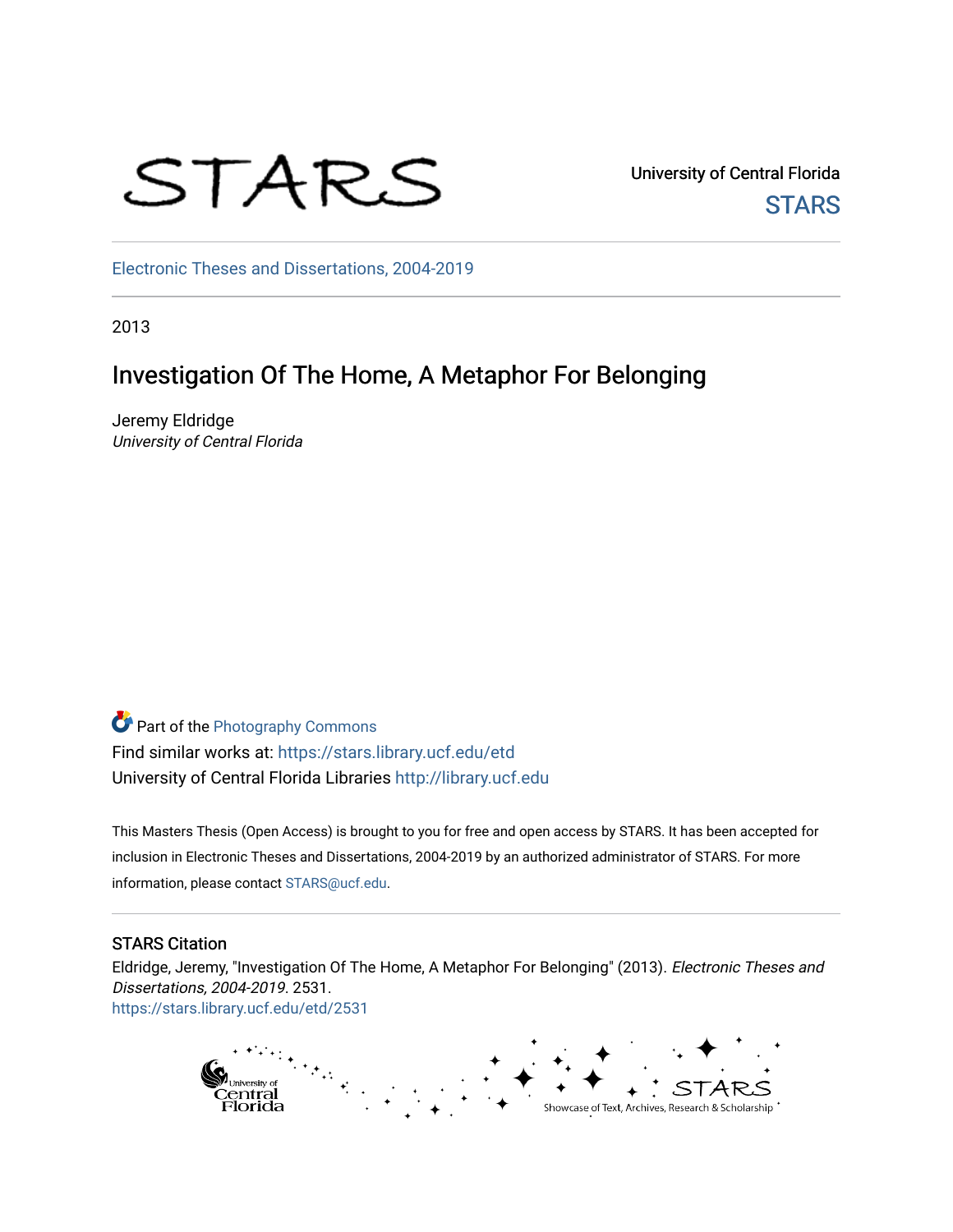### INVESTIGATION OF THE HOME: A METAPHOR FOR BELONGING

by

### JEREMY OWEN ELDRIDGE B.F.A. University of South Florida, 2010

A thesis submitted in partial fulfillment of the requirements for the degree of Master of Fine Arts in the School of Visual Arts and Design in the College of Arts and Humanities at the University of Central Florida Orlando, Florida

> Spring Term 2013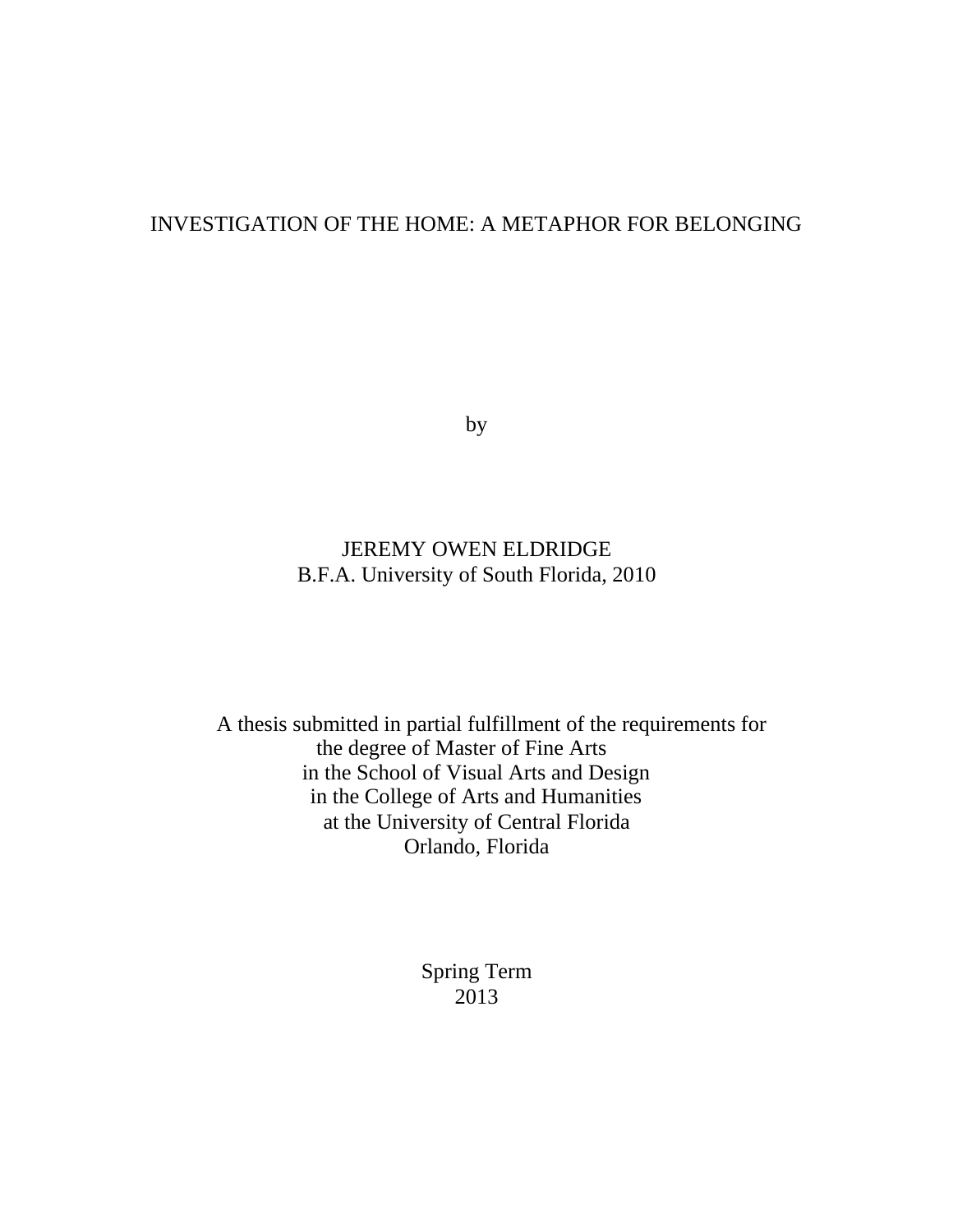**©** 2013 Jeremy Eldridge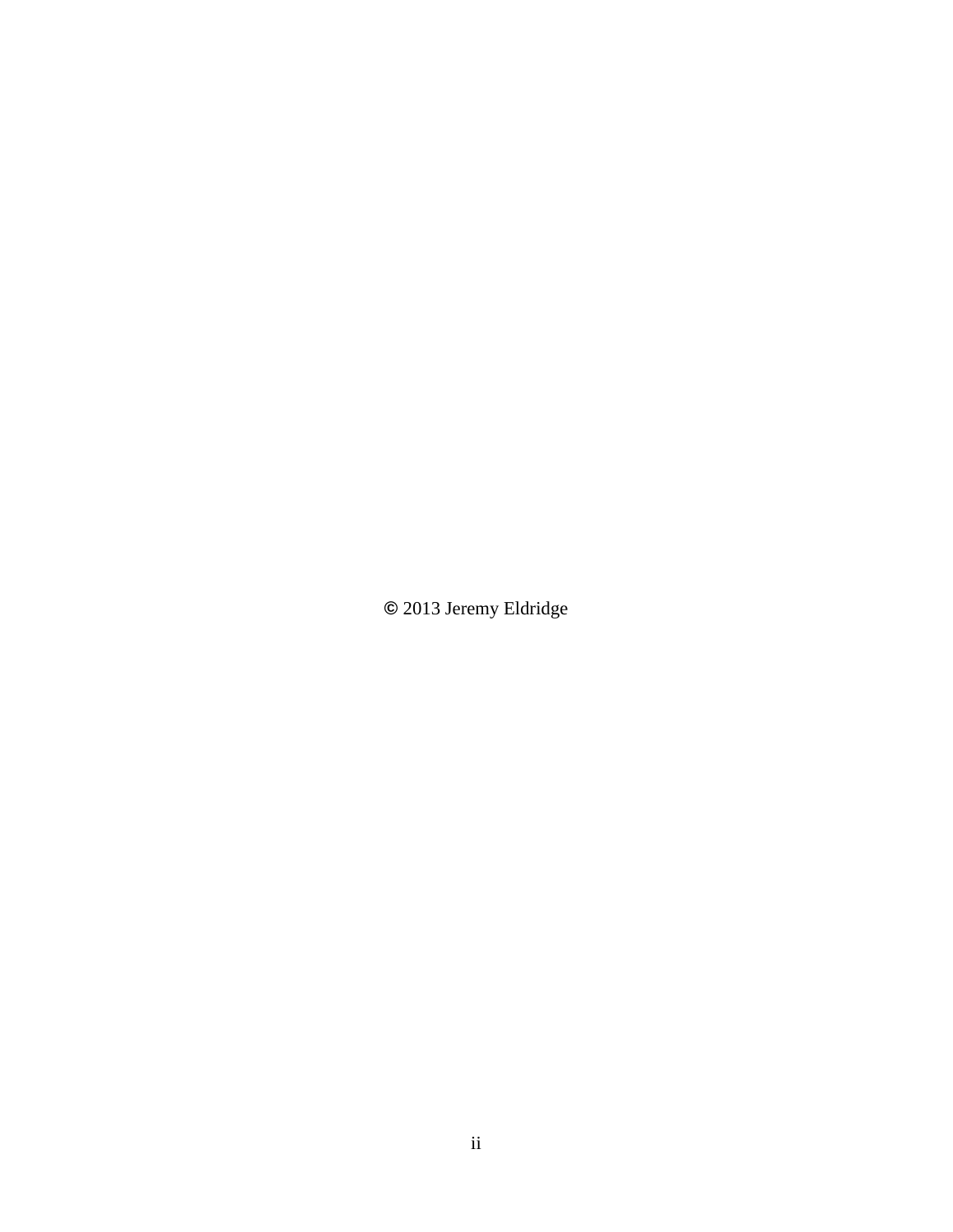<span id="page-3-0"></span>

**Figure 1: Untitled #26, A Home Divided Series, Photo by Author, 2012.**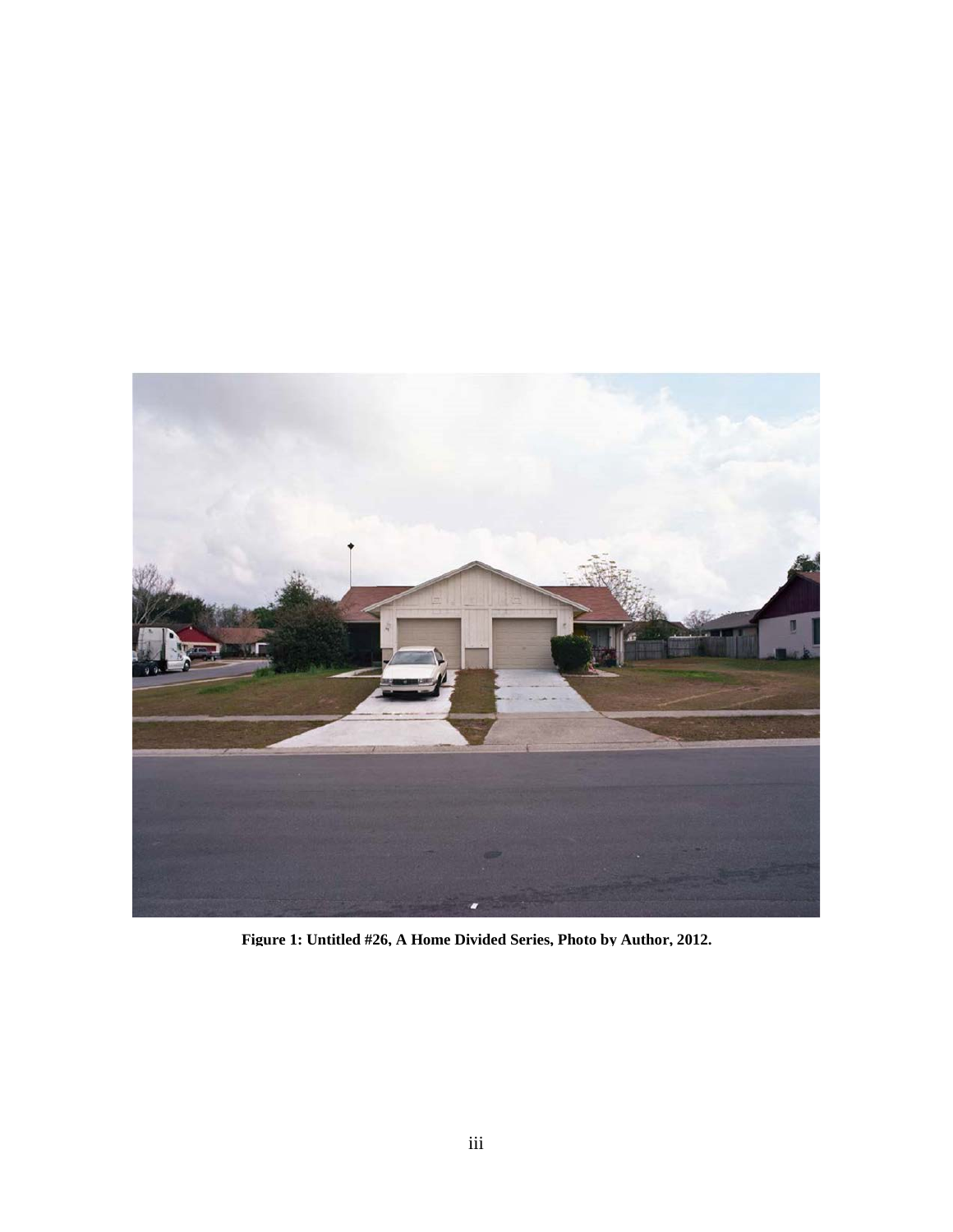#### **ABSTRACT**

The research done for this investigation deals with both the motivation of the artist, the personal history and the individual's artistic process. This process is examined through two bodies of art work dealing with the home as a metaphor. The shared themes of belonging, loss and longing are further reinforced by "visual cues" represented in the photographic works. For the *Home Divided* series, I approached the style of the photographs and the subject matter through indexical photographs of multi-unit homes and the visual representation of a distinct and bilateral division of the structure. The imagery presented in this series deals directly with the historical use of landscape in photography and the house or home as the subject. This series is motivated by my personal experience with a fractured family unit and experience with the fractured notion of the home. The second part of this study examines and records the artist's exploration of space and surroundings in the series, *Chez Moi*. The images document occupied structures at night with a visual focus being on a light source within the structure. There are shared elements that exist between both bodies of work that elicit feelings of searching and belonging. The separation from the viewer and the subject is further reinforced by the layer created that separates the photographer from the subject through the lens of the camera. The concept of the *flâneur,* introduced by Charles Baudelaire is an integral part of the artist's process, finding a sense of place and belonging in a foreign environment.

The written portion of this investigation gathers materials and information that deals with the conception of the family unit and the house that is literally, and metaphorically, utilized in the notion of *home*. This focus on the structure as a metaphor for *home* has further reaching

iv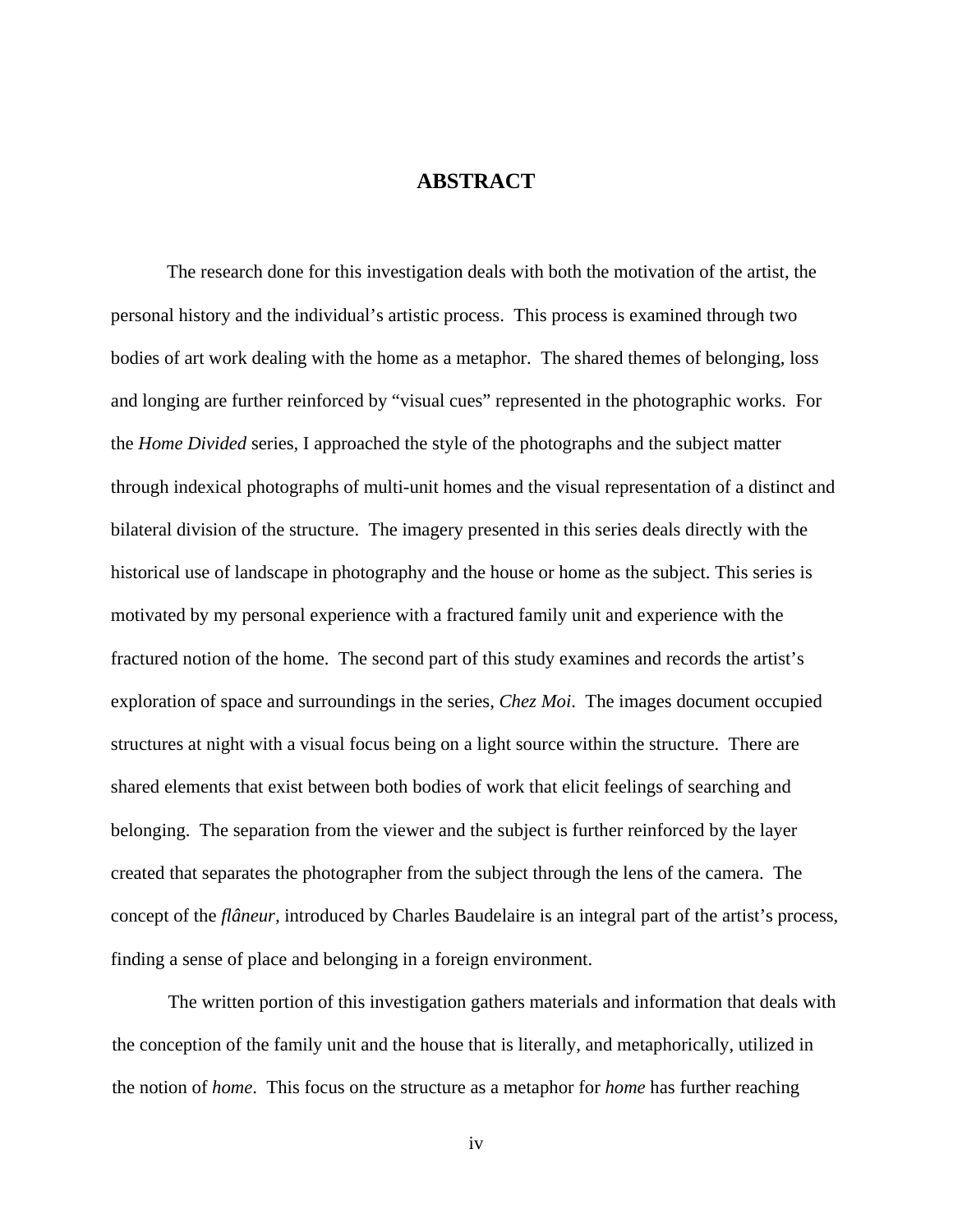implications than the structure itself. Findings show that a Western view of community and belonging is rooted in a place of stability in one's community. The basis for personal growth within that community has a direct impact on an individual's development in it. (Goldburgh, 67) The fractured nature of my experience and emotions tied with the notions of home, are expressed through both A *Home Divided* and the *Chez Moi* series photographic series. Within this investigation there are references to the artist's memories and experiences that are in contrast and discord with the traditional concept of acceptance and belonging.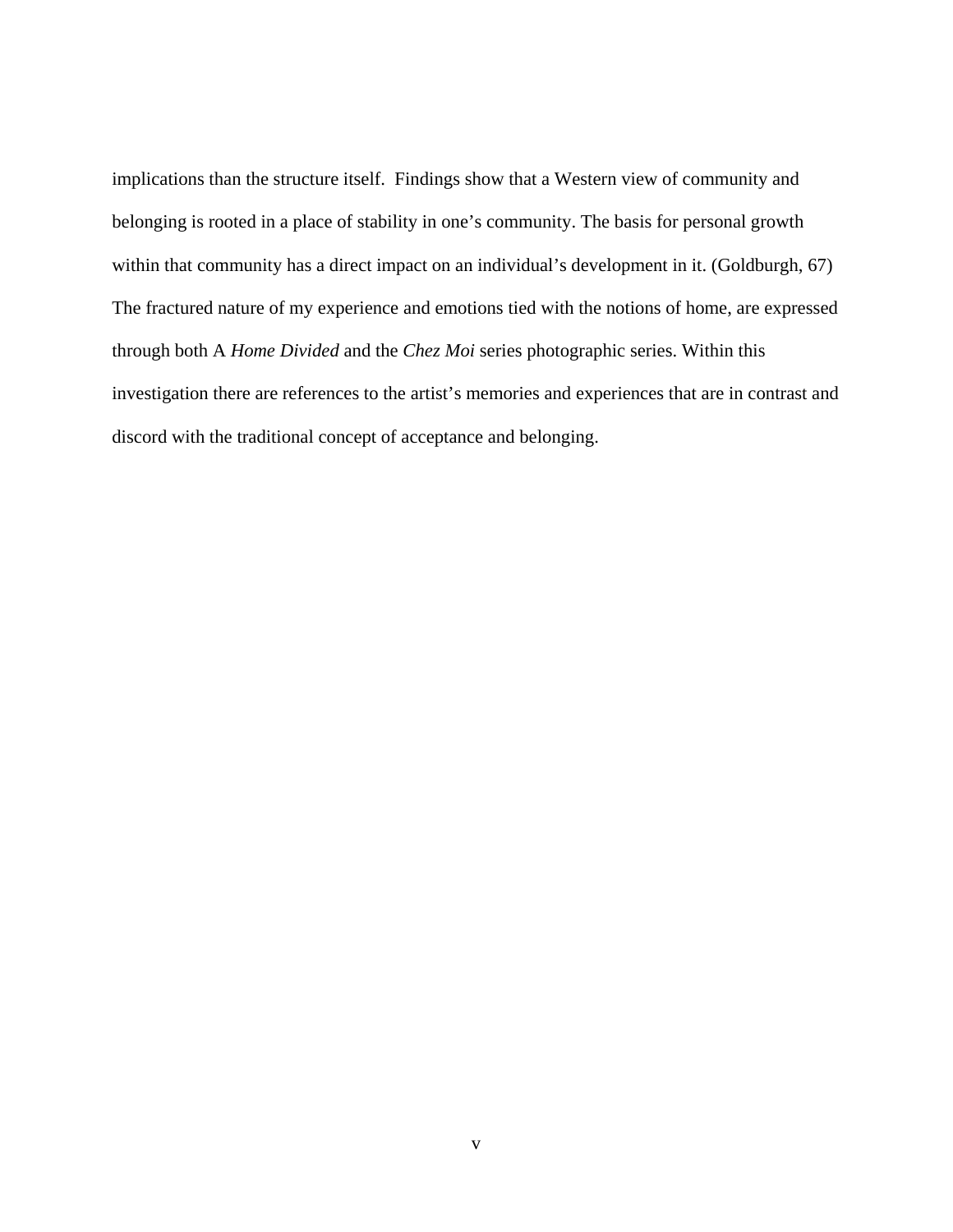# **TABLE OF CONTENTS**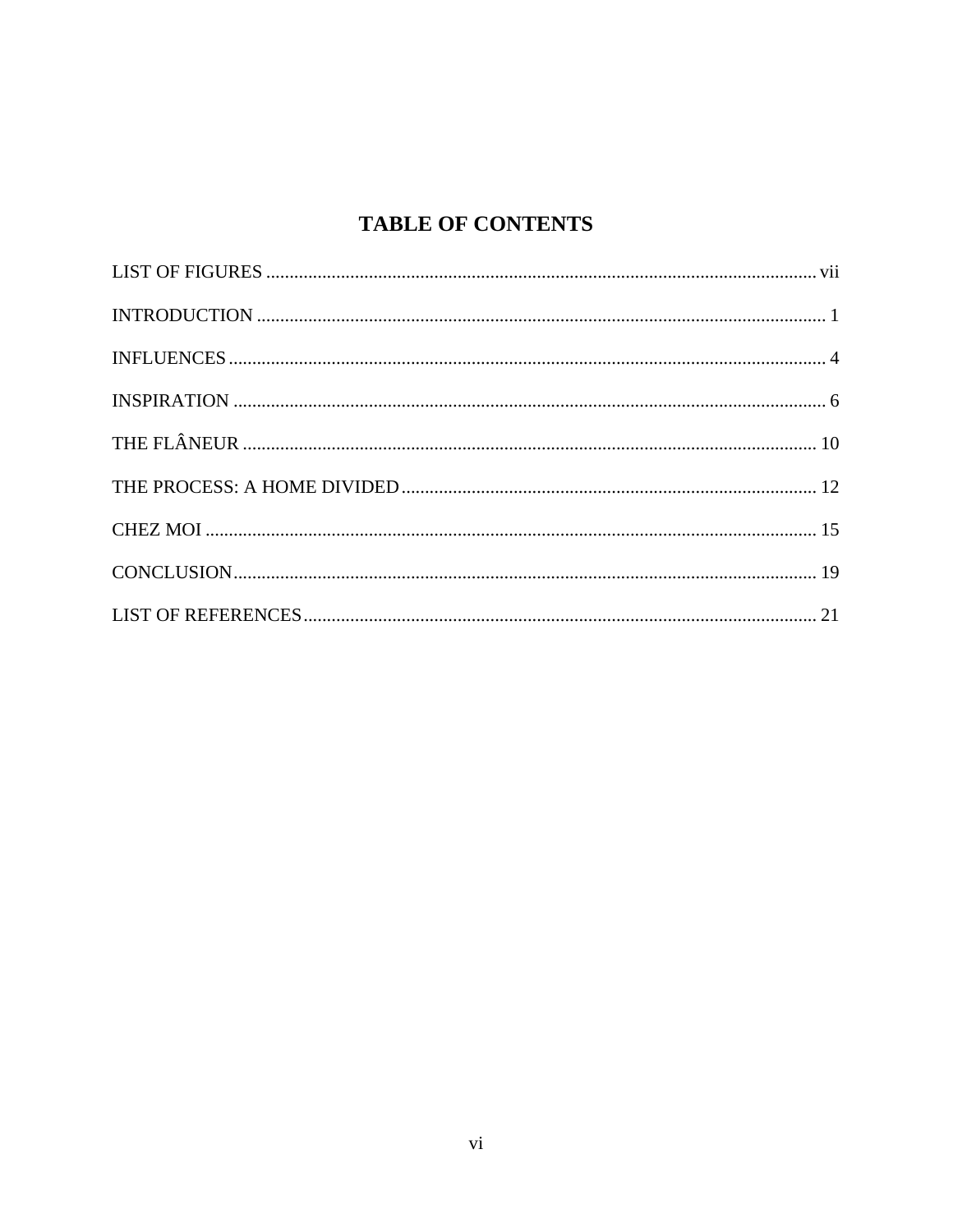### **LIST OF FIGURES**

<span id="page-7-0"></span>

| Figure 2: #4124, House Hunting Series. Photo, Todd Hido, 1976. http://www.toddhido.com 1            |  |
|-----------------------------------------------------------------------------------------------------|--|
|                                                                                                     |  |
|                                                                                                     |  |
|                                                                                                     |  |
| Figure 6: 6419 $22^{nd}$ Ave., John and Jennifer Cortez, $10/01/56 - 01/19/89$ , What's Left Behind |  |
|                                                                                                     |  |
|                                                                                                     |  |
|                                                                                                     |  |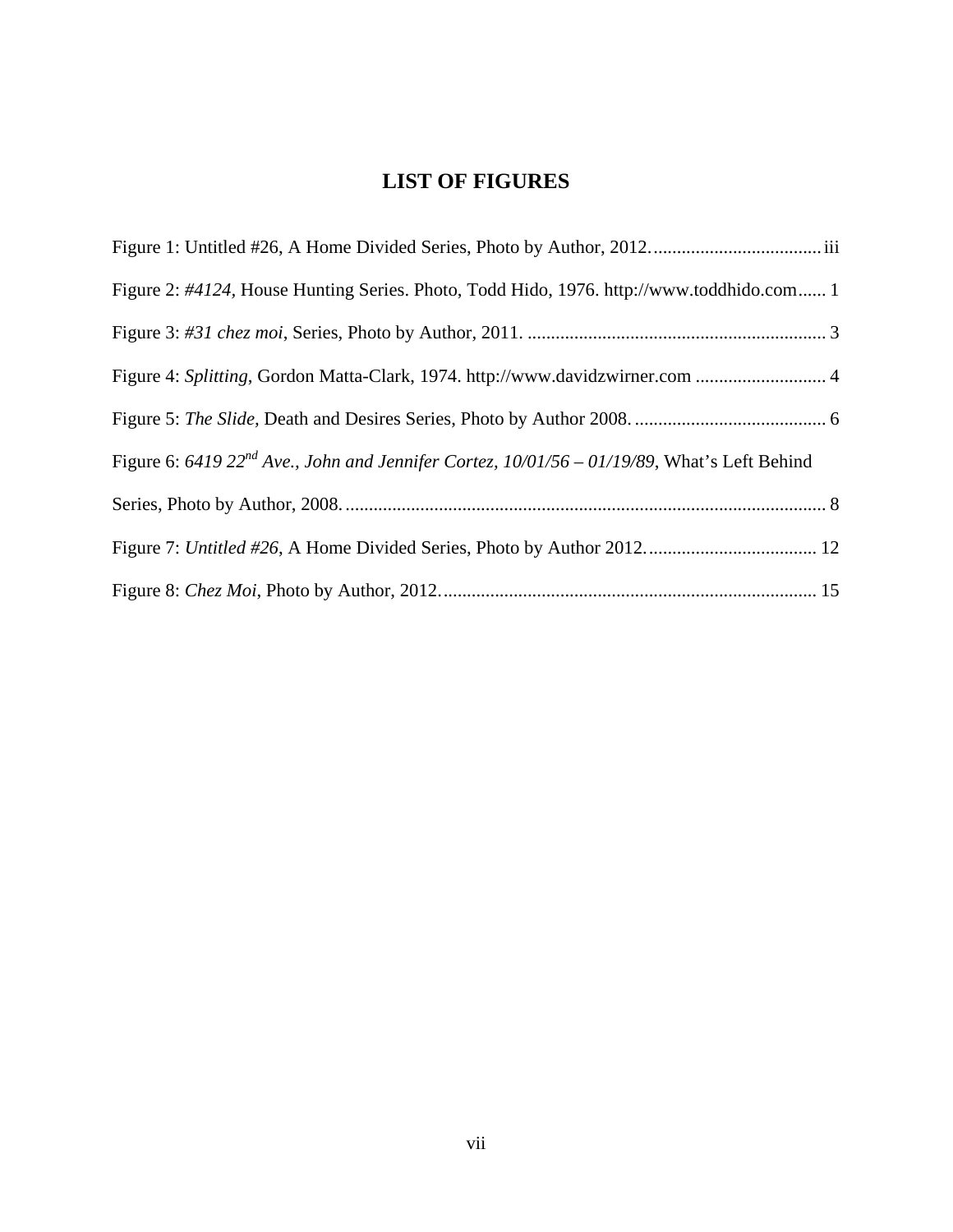### **INTRODUCTION**

<span id="page-8-0"></span>

**Figure 2:** *#4124,* **House Hunting Series. Photo, Todd Hido, 1976. [http://www.toddhido.com](http://www.toddhido.com/)**

Todd Hido is an American photographer who has had a significant influence on my work. Hido's use of the landscape and structures to investigate his issues of loss and abandonment is evident in his body of work *Fragmented Narratives, 1999-2003.* Lucy Lippard explains in her book, Lure of the Local, published in 1982, how Hido utilizes familiar landscapes to elicit an emotional response from a relatively banal image of landscape. The photographer's work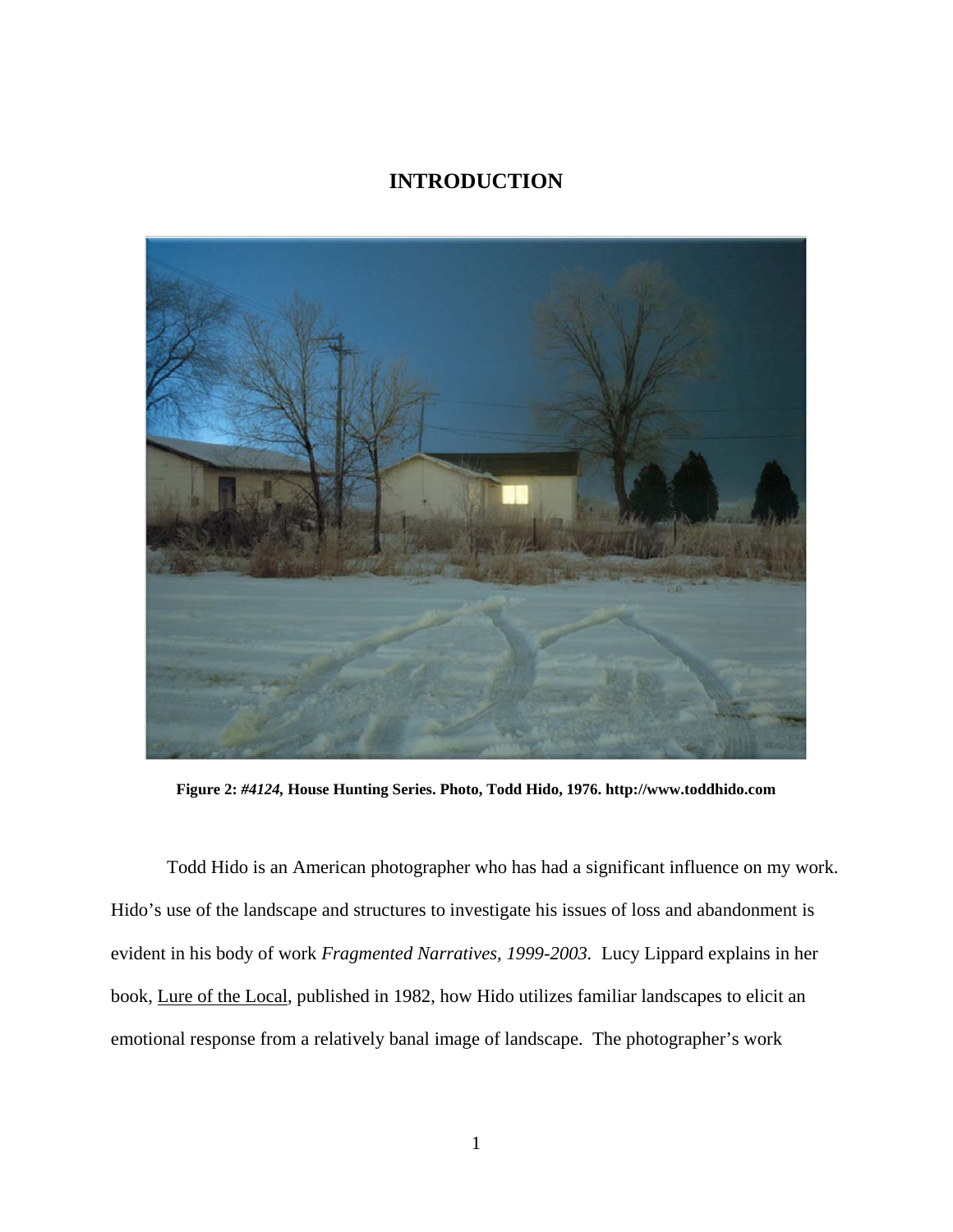employees a combination of urban and suburban housing in America, which Hido produces as large traditional photographic prints that exhibit an evident luminosity.

"Hido's photographs reveal isolation and anonymity in contemporary suburbia. Eerily lit rooms and suddenly abandoned homes increase the effect of loneliness and loss."

(Lippard, 45)

There is a certain familiarity in his work that speaks directly to me as an artist. His use of one-point and two-point perspective often elicits an emotional response; this further engages the viewer with the subjects of the photograph, the building and the light source within. The building in the images creates a starting point for an implied narrative that opens the work to more than one meaning or interpretation. This open-endedness in his images allow the audience to identify with the structure as more than a house with a lit window, but as a metaphor for something more meaningful. I find that the distance from which Hido photographs further reinforces the distance he as an artist feels from these structures and their implied, unknown occupants. "Think of a traveler of a century ago, seeing a lit window up ahead on the lonely road and cheering up at the prospect of hospitality – that has vanished without a trace." "The lit window no stands between you and the unknown." (Merriam, 45)

Not only does Hido's work speak to me and my process, but his exploration of the landscape and ultimate discovery of subject matter runs parallel in some ways to my own artistic process. My determination of location and subjects for my work are a derivative of explorations of the neighborhoods and communities that surround me. My process begins by exploring my local community – one with which I feel no connection. The neighborhoods that I photograph are not my own but they serve as a platform as I search for a place to belong. Being the product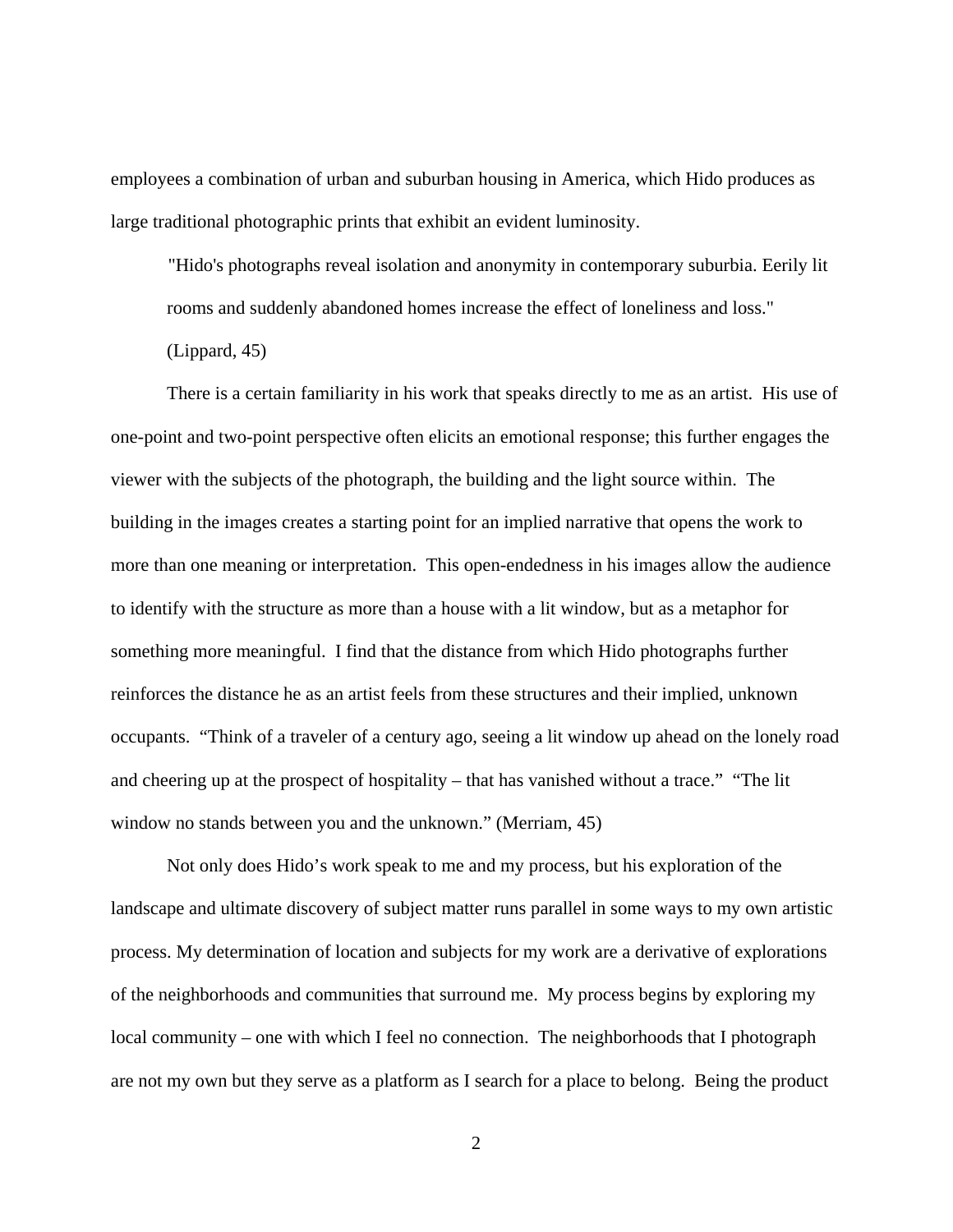<span id="page-10-0"></span>of a family that was often uprooted and transplanted, my sense of community and belonging is fragmented. In photographing these homes one might argue that the images are voyeuristic and intrusive. The line of thought discussed in Susan Sontag's book, On Photography is that the photographer is a predator and the camera lens acts as a scope to a rifle to select and capture its prey. (Sontag, 112) This is in conflict with my motivation. It is not my intention to intrude or pry, but to feel included or part of something that resonates inside me with each home I select to photograph. My motivation is to find a sense of place and belonging within a community that is foreign to me.



**Figure 3:** *#31 chez moi***, Series, Photo by Author, 2011.**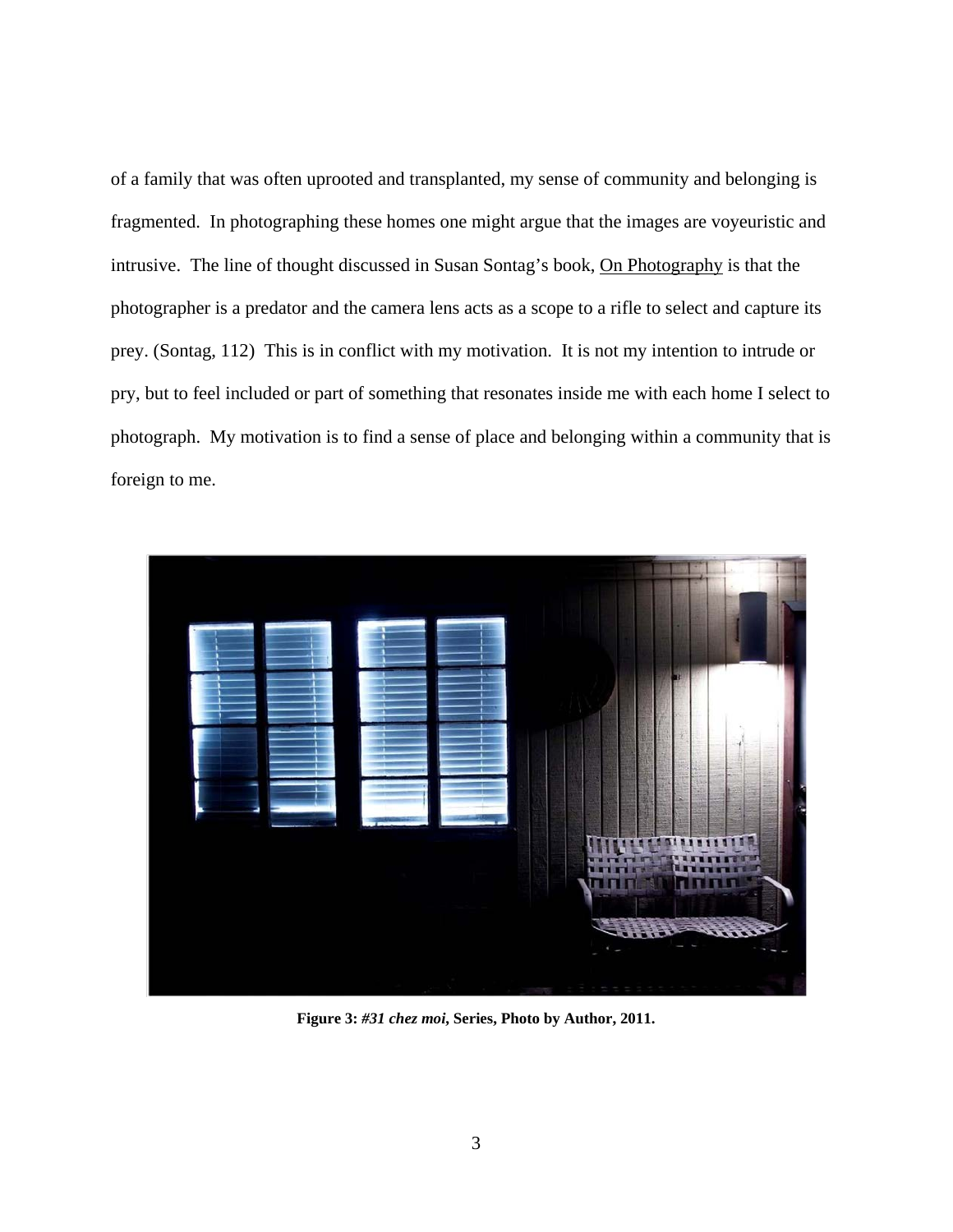### **INFLUENCES**

<span id="page-11-0"></span>

**Figure 4:** *Splitting***, Gordon Matta-Clark, 1974. http://www.davidzwirner.com**

Gordon Matta-Clark is an American born sculpturer and architect that utilized buildings to start a conversation about urban decay and landscapes of places that had lost their utility and importance.

"His best-known works of the '70s, including abandoned warehouses and empty suburban houses that he carved up with a power saw, offered potent commentary on both the decay of the American city and the growing sense that the American dream was evaporating." (Ouroussoff, 75)

The subject for Matta-Clark in this series of work was the collapse of the Broadway Central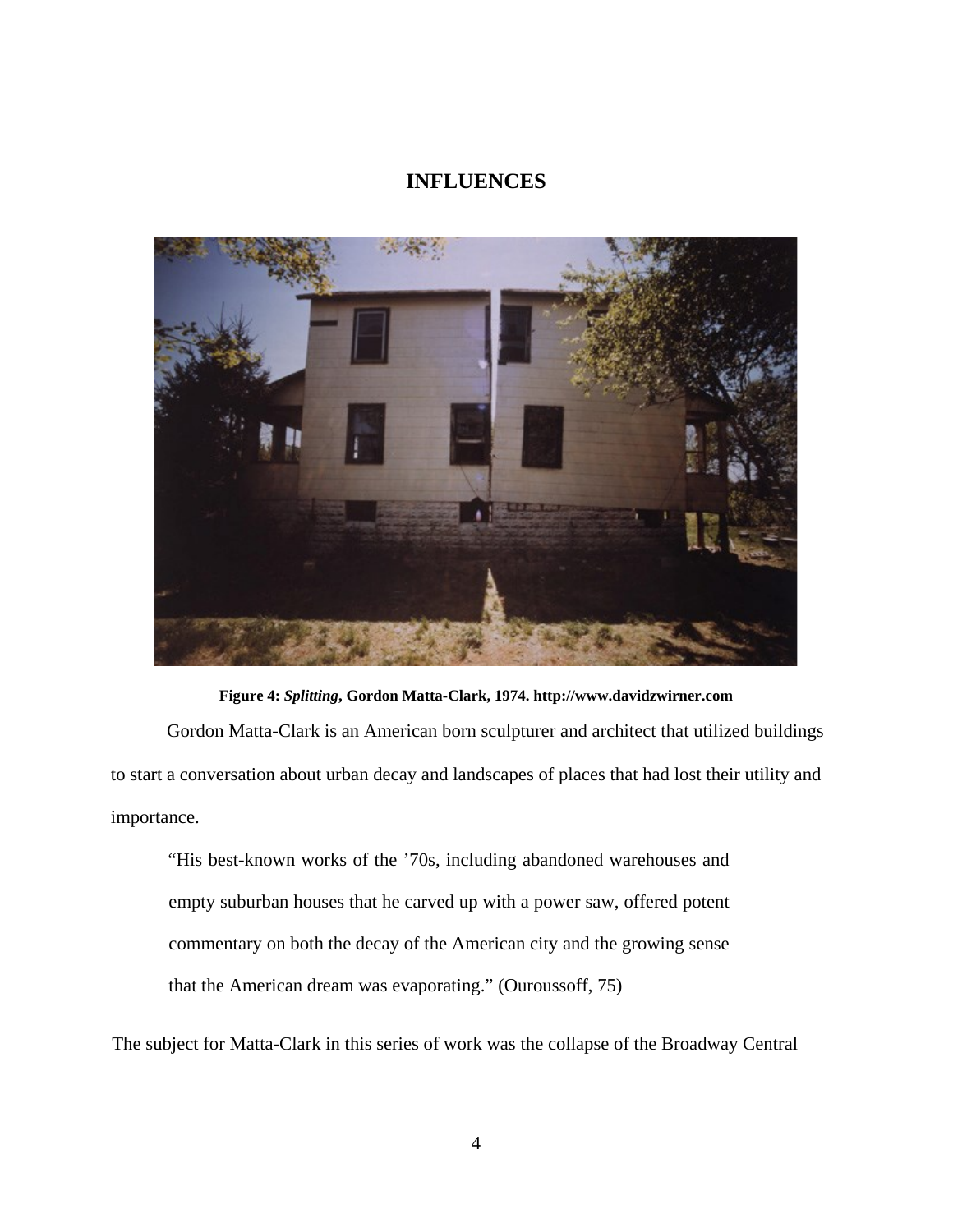Motel on his cousin a year earlier. (Ouroussof, 77) The artist refers to the violence that surrounded the building creating the division in the structures. It was his experience that the roof over your head presents not a basis for stability but the potentiality of the structure to directly and indirectly destroy. (Lee, 12) Although the motivation for Matta-Clark was to engage the structure in a way to show instability and danger, I respond to the work in a different way. I find that the correlation lies in the division of the work, the physical manner in which the homes are divided. The bilateral nature of the separation speaks to me in a way that echoes my investigation of division within one household. My response to the work is a reflection of the fractured and unstable notion of home and community that I experienced growing up in a divided home. I found there was a disconnect between my idealized vision of family, and the reality of my own families circumstance.

There is an innate division architecturally designed into the homes I use as subjects of my photographs. The aggressive dividing seen in Matta-Clark's *Splitting,* is something done deliberately (see figure 4). Although both the divisions seen in Matta-Clark's work and in the *A Home Divided* series are intentional, their visual impact varies in subtlety. The immediacy of Matta-Clarks work is directly focused on the visual separation one side of the home has to the other. The emotional response to the work is immediate. It is my intention for the viewer to respond in a similar way, however my approach is less direct visually.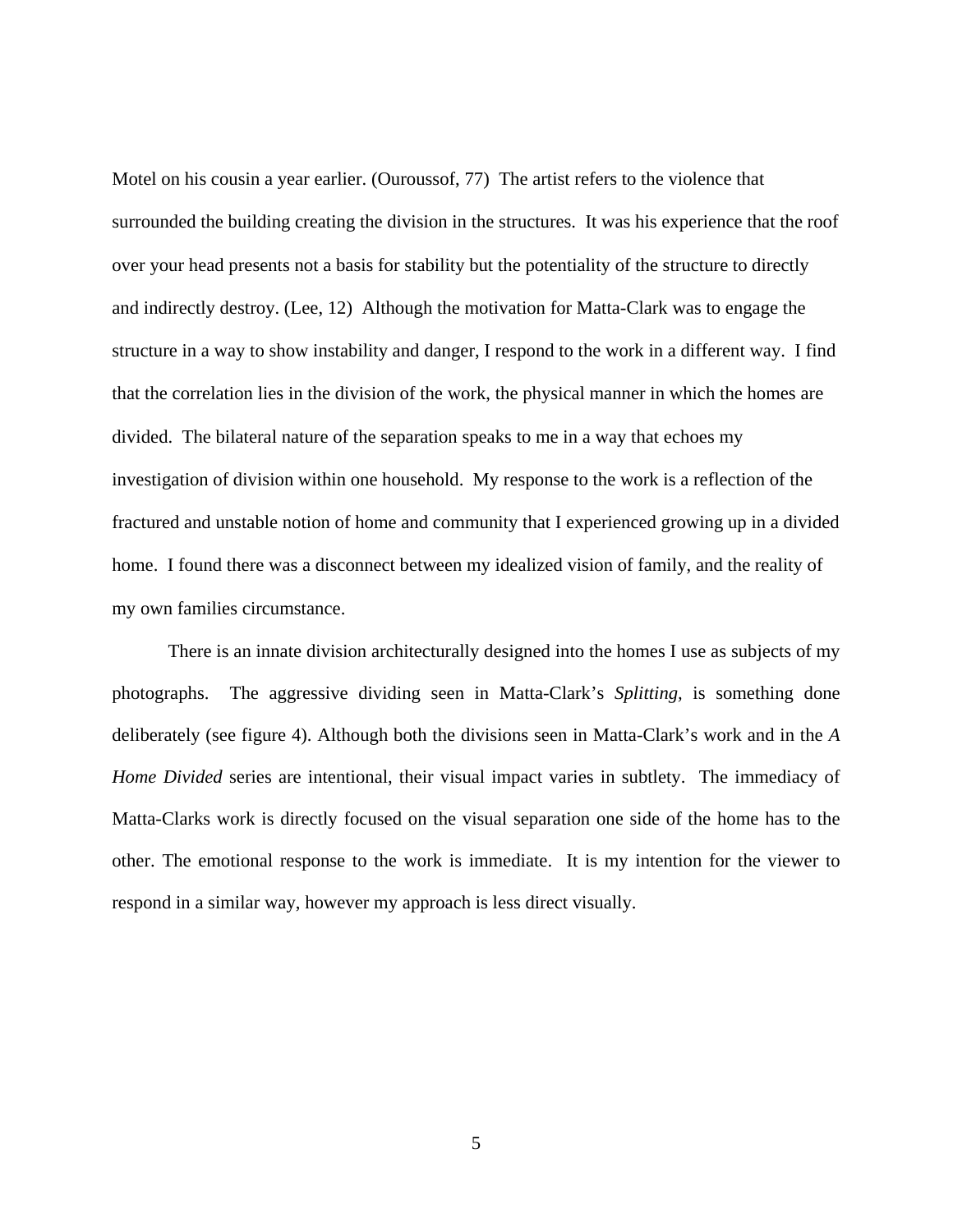### **INSPIRATION**

<span id="page-13-0"></span>At an early age I found myself as many in Western society do, the product of a "broken home." This dynamic lead my family to relocate and move frequently throughout my childhood. This constant upheaval and relocation of community and friends left me with a fractured sense of what and where exactly my *home* was. The segmented nature of what my experience of community was has defined and carried over into my adult life and ultimately to my art practice. Lippard refers to this feeling as, "Finding a fitting place for oneself in a story." (Lippard, 12) This ultimately is a major motivating factor for both of the bodies of work referenced in this thesis and the conceptual fabric of my entire art practice.



**Figure 5:** *The Slide,* **Death and Desires Series, Photo by Author 2008.**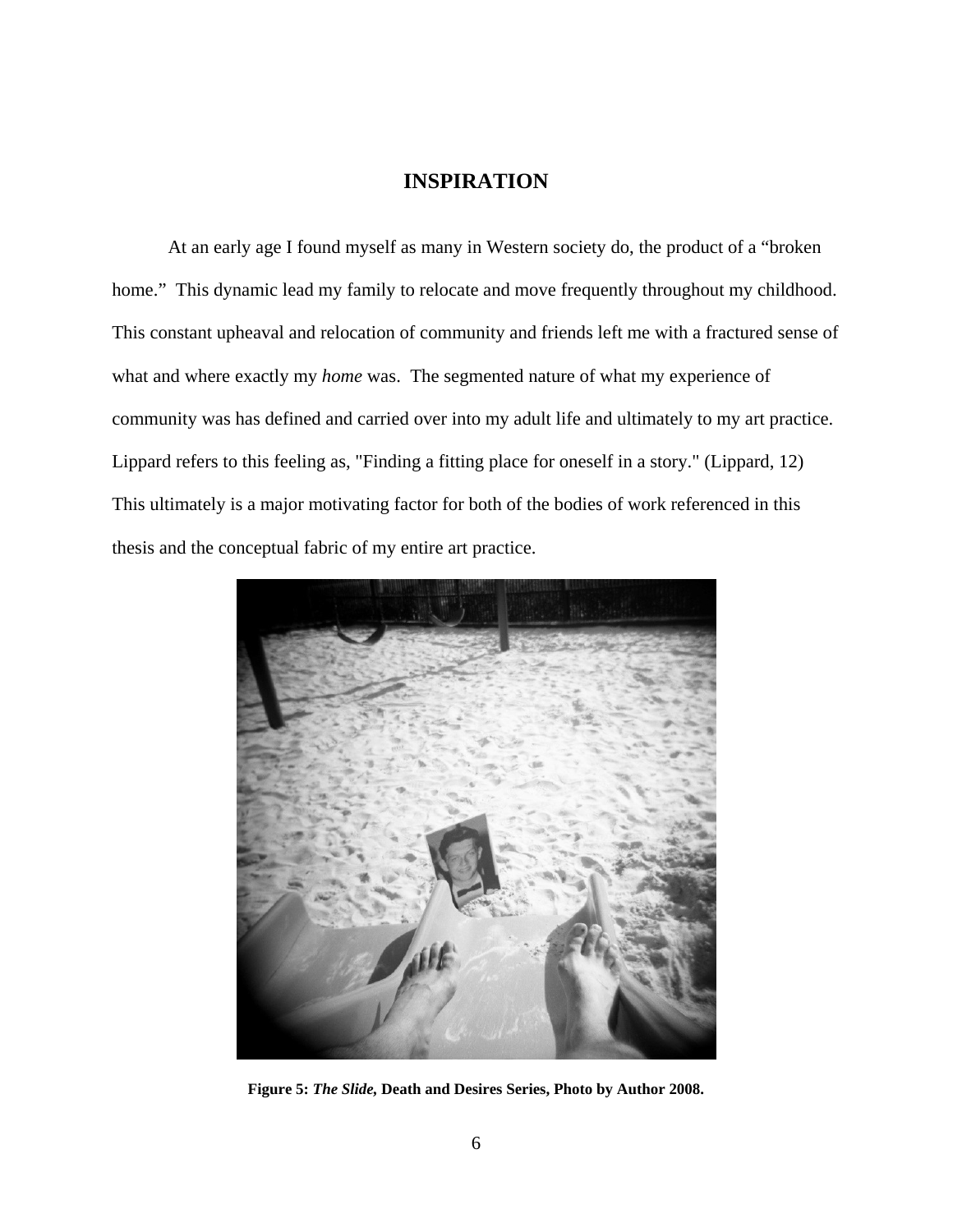The cornerstone of my focus on personal experience was first discovered in an intermediate undergraduate photography class. The catalyst for one assignment was to develop a series inspired by the simple line; "Death, Dreams and Desires." I was inspired to focus on issues of internal conflict caused by abandonment and to try to understand the impact of my father's absence in my life. It wasn't a conscious decision; I came to understand my motivations later on. The images I shot for the series are black and white and printed on matt paper which I hoped would add a quality of age to the images. I used a Holga toy camera, to photograph for this series, the amateur nature of the equipment referenced my youth – a time that I was trying to return to conceptually. There is a definite "look" that images have when shot with a Holga camera. The lens is plastic and there is no adjustment for aperture or focus and the images often have a vignette or darkening that clips the corners of the frame. The characteristic of the plastic lens often softens the focus of the image. This slightly soft focus helps to convey the notion of memory in the work. In various compositions I added life-size headshots of my father taken from my mother and father's wedding photo. (Slide 5) This supported my method in creating a body of work that included my personal experiences within my family.

The chemical process of printing photographs is an intimate one. For this series, I used a private darkroom that measured four feet by ten feet. A small, dark place that I could go to and experience the images coming to life under developer and fix. The tactile nature of the printing process evokes a haptic relationship that a photographer has with a handmade print. For my process, this hands-on approach to printing is very important. It brought me closer to my subject matter with the care I took in printing these images. But it wasn't until a group critique that I understood the impact of the work. I was asked to introduce my project and speak about my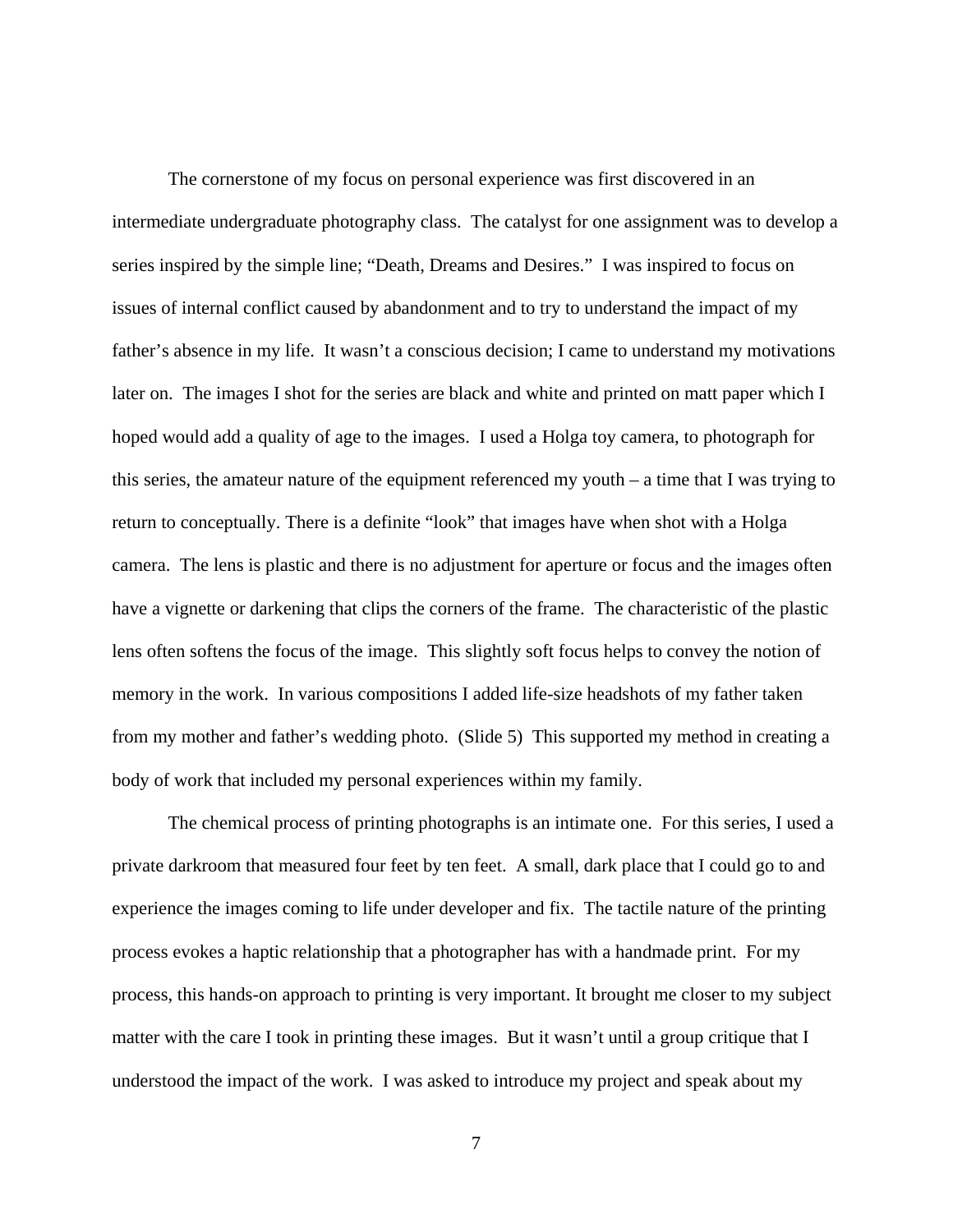<span id="page-15-0"></span>inspiration for the series. I hadn't seen all of the prints hung together before that moment; it was then that I realized how powerfully these images spoke of my struggles as a fatherless son.

The essay, Lure of the Local by Lucy Lippard speaks about how childhood memories had a direct impact on her early work, "Yi-fu Tuan (the philosopher) says that the terrain of late childhood seems to penetrate our lives and memories most intensely." (Lippard, 67) The impact of my father's absence culminated, directly when I started to speak about the images in critique and began to get emotional as I explained the photographs in front of me. It was then that I realized how powerful art could be as an expression of one's inner self and emotions. I found that my own experience was my most powerful source of inspiration.



**Figure 6:** *6419 22nd Ave., John and Jennifer Cortez, 10/01/56 – 01/19/89***, What's Left Behind Series, Photo by Author, 2008.** 

Following the above-mentioned series, I was compelled to explore the nature of my father's absence and how that affected my family's dynamic and ultimately my own experience. In my series, *Traces*, *What's Left Behind*, I wanted to approach the same subject matter in a more universal way. Rather than repurposed family photographs and personal objects I turned to something more relateable, a structure, a home, to act as a surrogate instead of very personal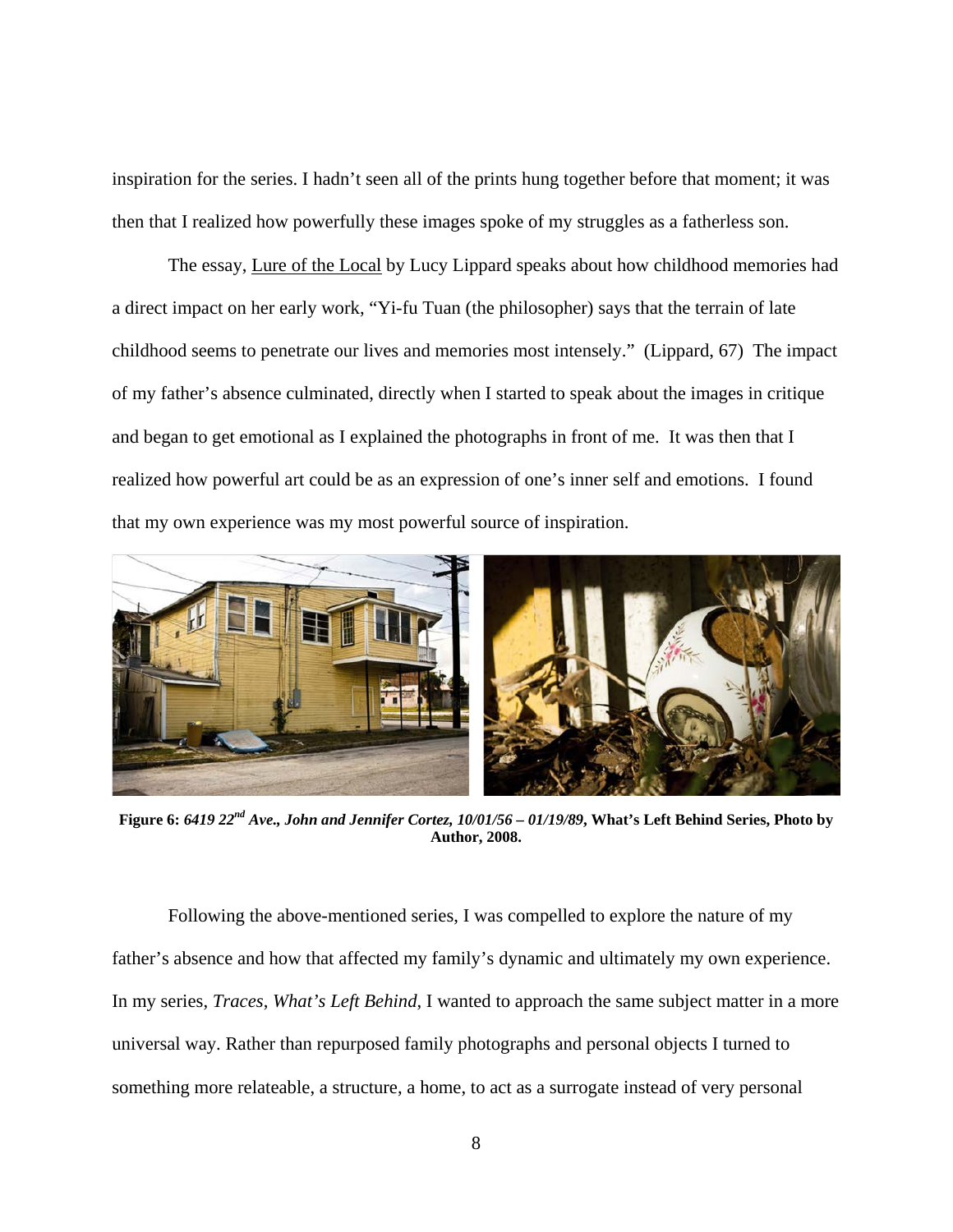objects. In doing so the next photographic series utilized houses as a framework on which to hang my issues of belonging, abandonment, and loss. "The concept of *home* goes much further than the walls that form it. The essence of *home* is the experiences and the memories contained therein." (Lippard, 345) In this series, I photographed abandoned homes and a object found within the home. (Slide 6) The two corresponding images were presented as a diptych. In this way, the object serves as a surrogate for the families and a symbol for the individuals that lived there. I researched the last known occupants of the structures and utilized that didactic information to further push the absence of the identities defined by these structures. The relation of the occupants' names and address to the object and house provided a starting place for the narrative I hoped the work would produce. The precedent that the *Traces* series provided for me is a direct catalyst for the two bodies of work presented in this paper. The subject matter of the *Chez Moi* series and the images from *A Home Divided*, both visually examine and challenge my concept of home and what the structures personify, metaphorically. "The image of the city formed by the flâneur should be part of his/her reflexivity; it hermeneutically reveals both modernity and the projections, inhibitions, repressions and prejudices of the flâneur" (Baudelaire, 64).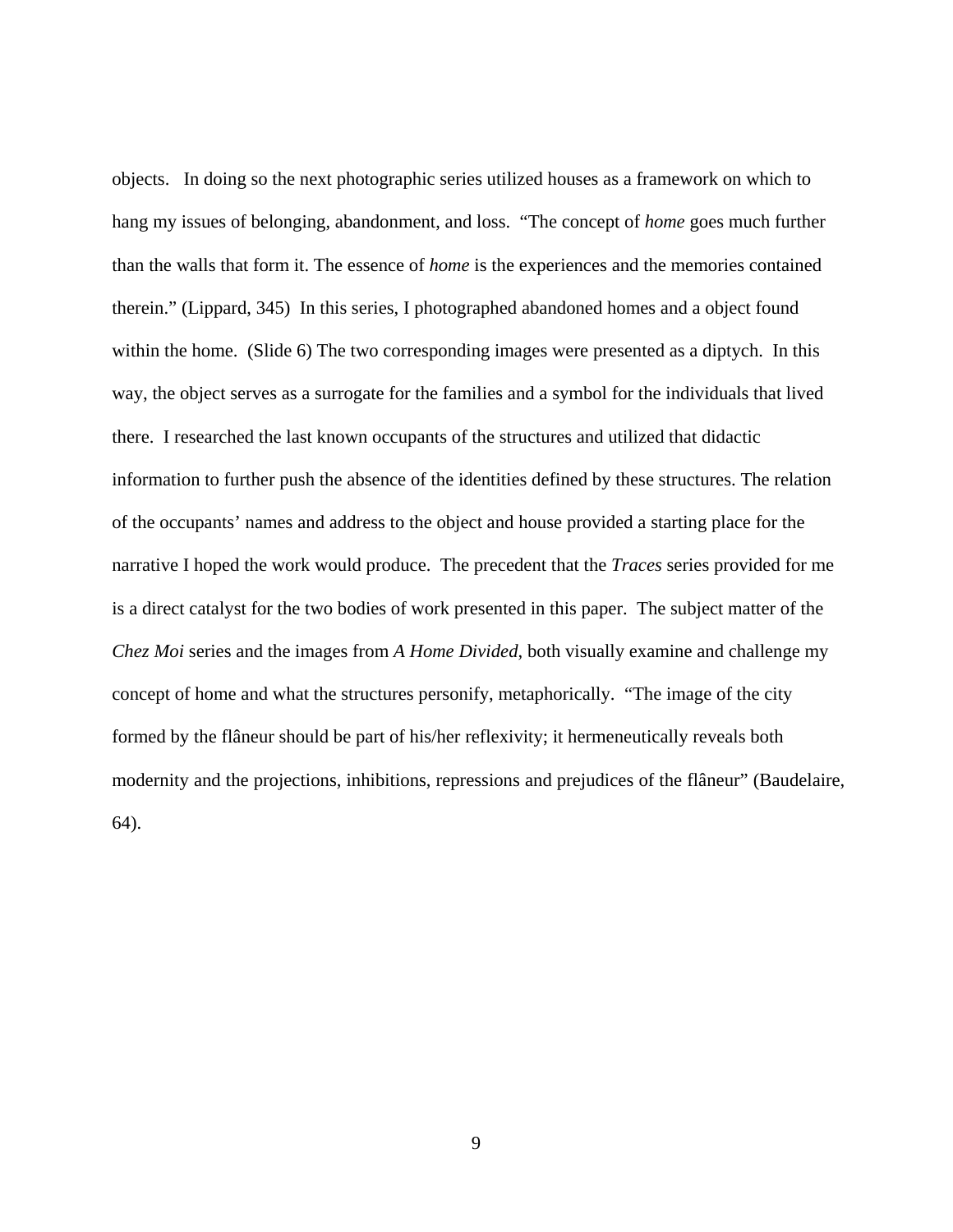# **THE FLÂNEUR**

<span id="page-17-0"></span>Flanerie is the activity of a person strolling and actively observing in order to experience an unfamiliar place. The flâneur is the person engaged in this act. Charles Baudelaire is credited with coining the term flâneur in his collection of essays "The Painter of Modern Life and Other Essays" Walter Benjamin's response to Baudelaire's poetry and observations of  $19<sup>th</sup>$  century France prompted scholarly interest as an emblematic figure of urban, modern experience. (Shaya, 109) The motivation for Benjamin and Baudelaire in their writing differs from the contrast or comparison approached in my work. The essence of the flâneur is a key part of my experience in a new environment. Much like Baudelaire's experiences through the streets of Paris, I am looking for belonging and a place to make me feel the essence of home in a community that I see as foreign.

> "The stroll of the flâneur in the *derive* [literally: 'drifting'], is not purposefully from A to B, not along the boulevard to the les Grands Magasins, and not initially up and down the Arcades. In the *derive* the explorer of the city follows whatever cue, or indeed clue, that the streets offer as enticement to fascination." (Tester, 133)

Drawing from the inspiration of these writings and my own personal experience, I find that my process of "strolling" neighborhoods immerses me in the experience of searching for a place to belong. A sense of belonging comes from the familiarity of these homes and their relation to one another. As innocent as my motivation and practice within these communities is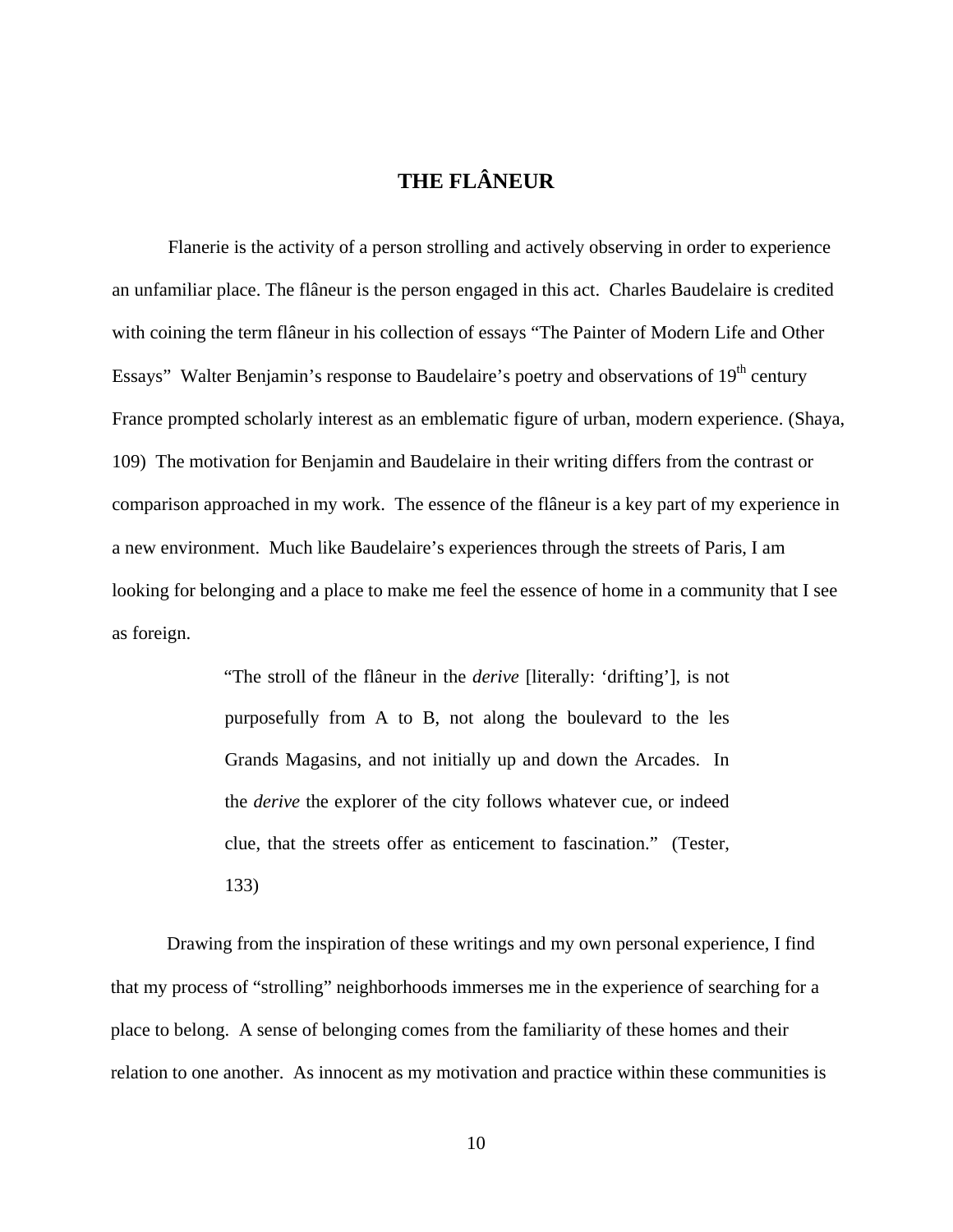there may be other unintended viewpoints such as intrusion or voyeurism that may be associated with my practice of flanerie. Susan Sontag argues quite strongly that the mere act of photography is predatory and voyeuristic.

"The photographer is an armed version of the solitary walker reconnoitering, stalking, and cruising the urban inferno, the voyeuristic stroller who discovers the city as a landscape of voluptuous extremes. Adept of the joys of watching, connoisseur of empathy, the flâneur finds the world 'picturesque'." (Sontag, 13) Although I do consider my practice as somewhat voyeuristic, I contend that there is no predation in my intent. These homes and experiences help to ground my identity and belonging in unfamiliar surroundings and a location that I cannot call home, but yet long to.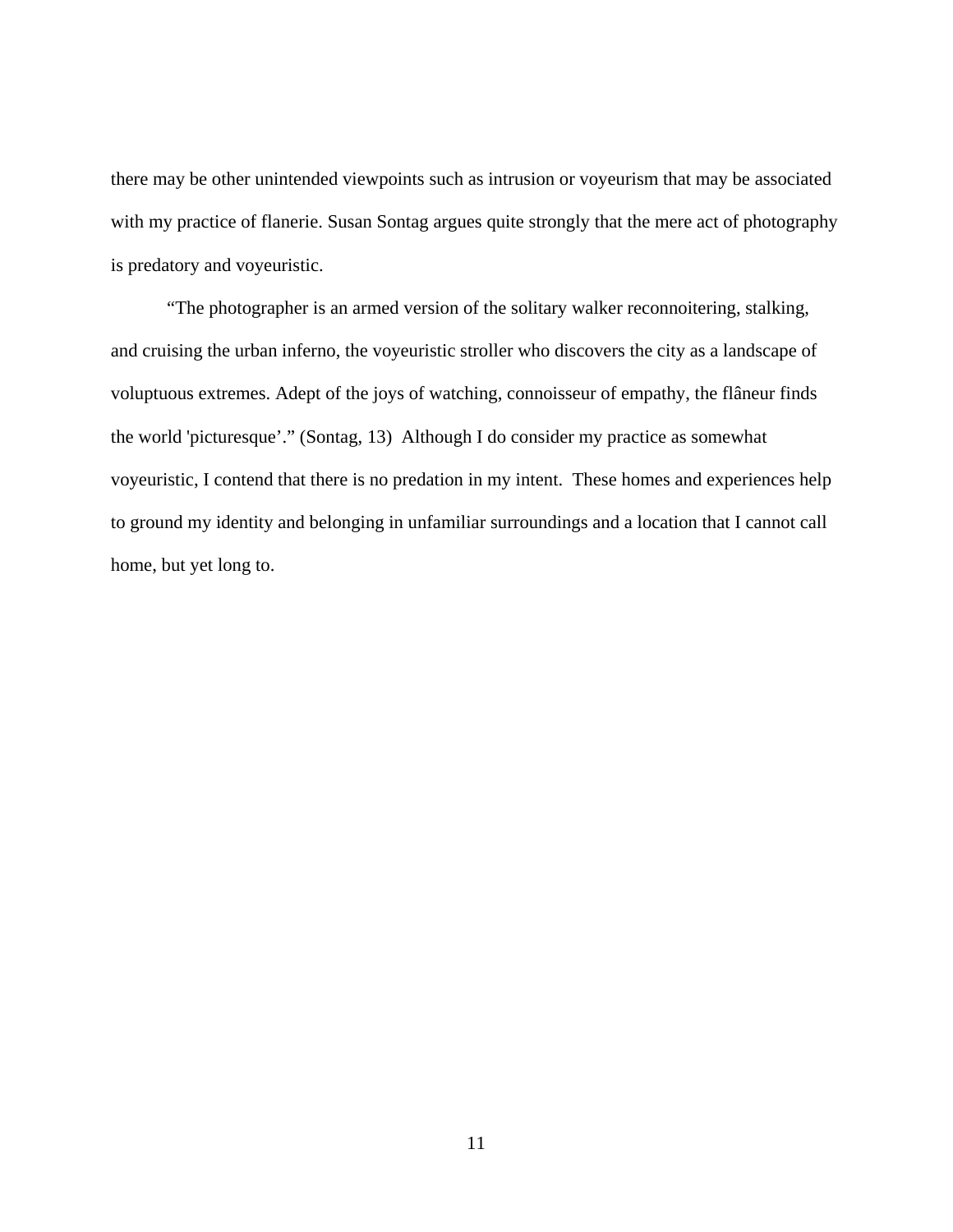#### **THE PROCESS: A HOME DIVIDED**

<span id="page-19-0"></span>

**Figure 7:** *Untitled #26***, A Home Divided Series, Photo by Author 2012.**

My approach to my next series "A Home Divided" was that of an observer of the division found inherent to duplex homes. To utilize metaphorically the divided nature of multiunit homes, I hoped to introduce the idea of the broken family and family dysfunction as a representation of the division that I have experienced. My approach to creating these images is a traditional one. The photographs are captured in one point perspective and with a deep depth of field. This flattens the image and heightens the importance of the structure. The horizon line is almost centered directly, thus placing the structure in the vanishing point further heighten the importance of the subject. All of my work is captured using a medium format film camera. It is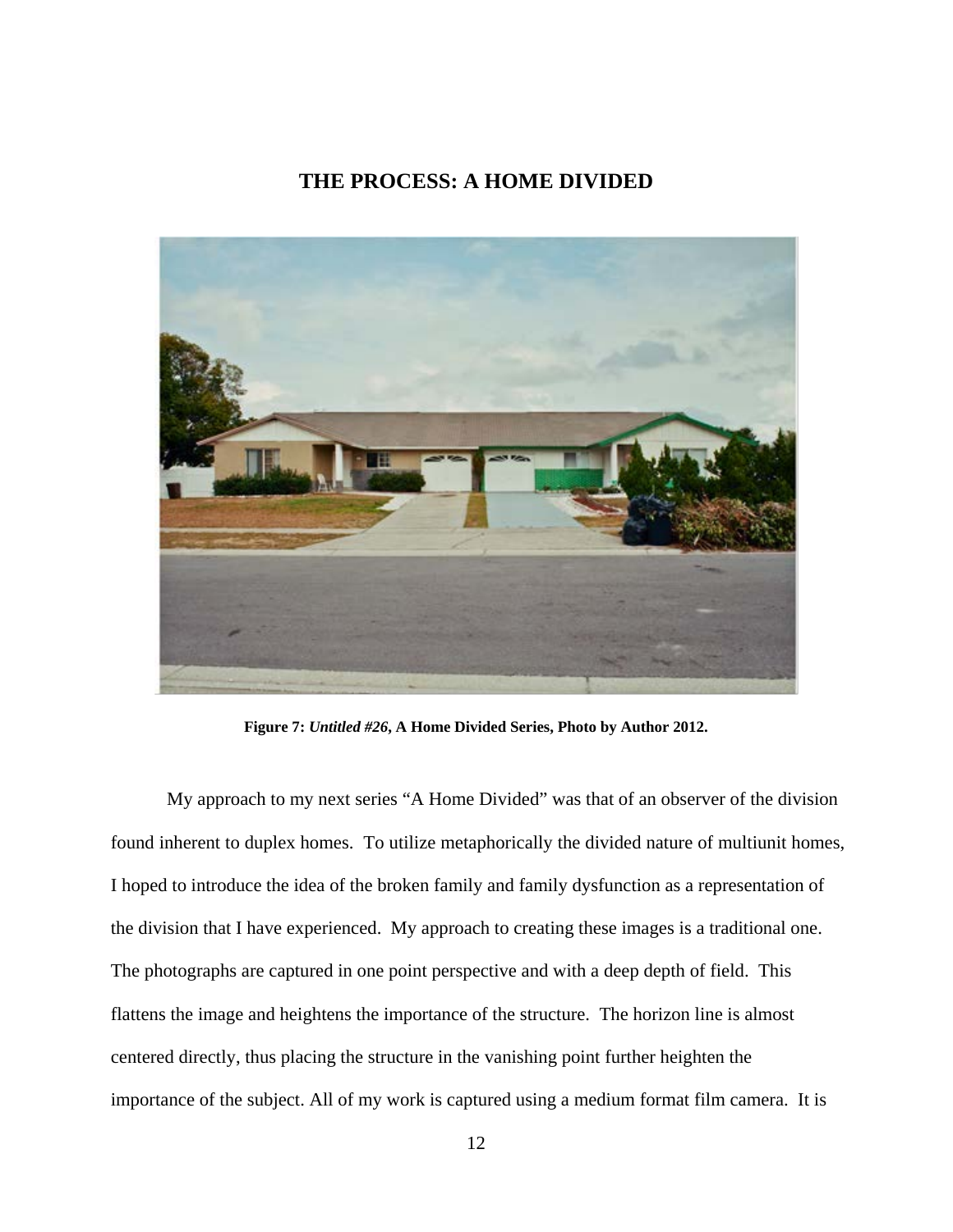important for my practice to be very deliberate and patient when choosing my subject matter and the information that surrounds it. Using film ties me directly to the precious nature of the image and the tangibility of the negative. It is this correlation between my method of capture and the stability of the subject that tie me so closely to the images. When using, film as opposed to digital capture, inherently consumes more time in image preparation. It is this slowing down of the process that allows me to form a unique and emotional bond with each structure. This gives me a sense of ownership and ultimately a relationship with the homes.

There are conscious decisions about the inclusion or exclusion of visual elements that make up the photograph. The elements that distract the viewer from the home as a focal point must be distilled out. The time of day and weather conditions are technically and emotionally key components in the conveyance of mood. The banality of the series is intentional, I control the color and atmosphere or environment surrounding the home to emphasize a sense of bleakness. For this body of work I found that the overcast and cloudy skies create an introduction to the underlying emotional current seen in the work. There is an obvious separation that must be sensed and seen in the home for it to convey the intended emotion. As seen in figure 5, there is a distinct bilateral separation of the structure. The contrast of the brown and green paint show us instantly that there is a divide between the two sides of the home. The separation of driveways and the color cast of the cement further reinforces the segmentation of the structure. Although there are apparent differences in the frame, it is the subtle references that introduce an implied narrative to the image. On the left side of slide of figure 7, we see a lone, empty chair on the porch facing the right side of the frame. The chair serves as a visual element and catalyst for the viewer to create a narrative about isolation, longing and the relation to the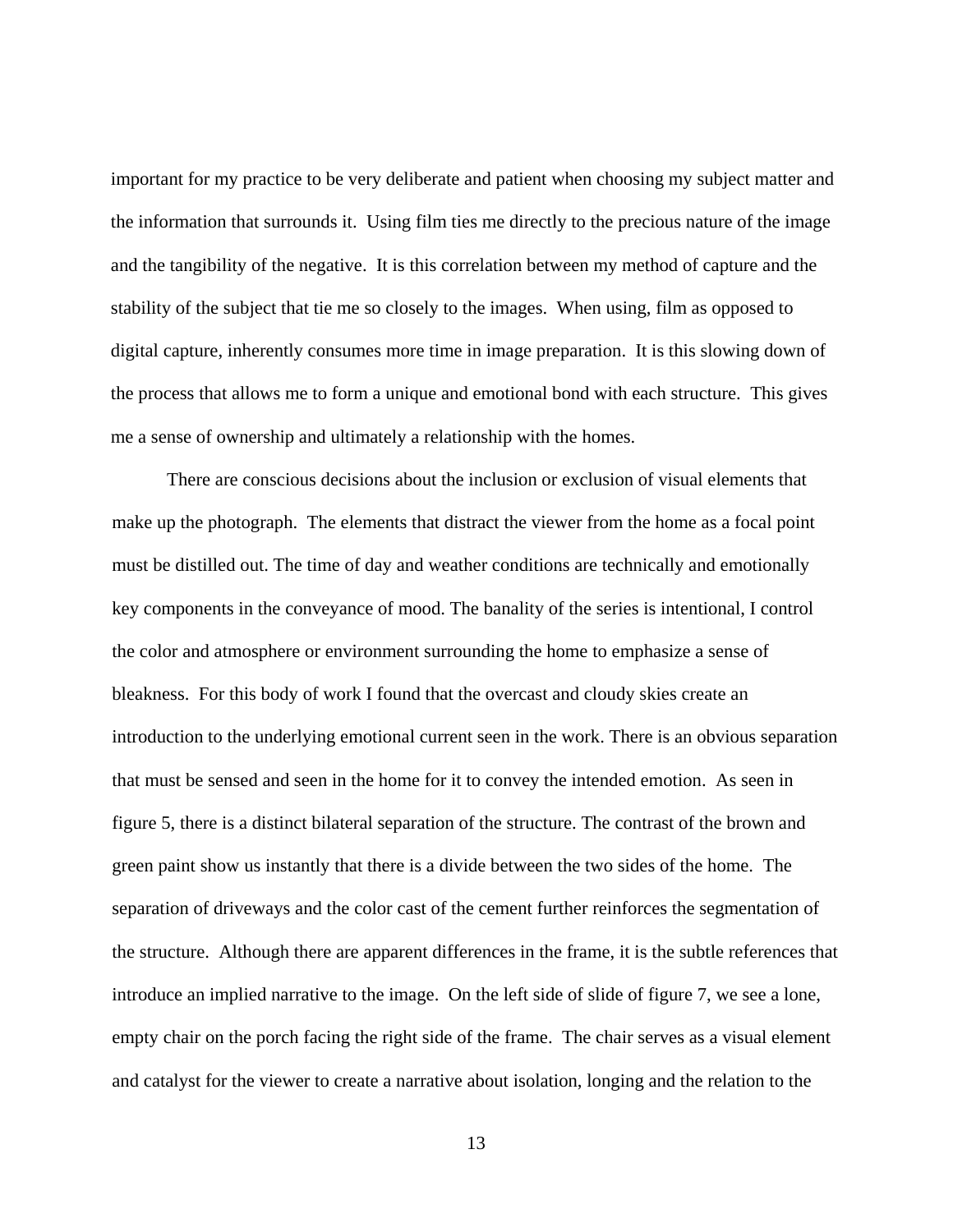home and its occupants. To further the division, and implied narrative it carries, the facades of the homes also have received different treatments. The left side of the frame is open, vulnerable to the viewer. In contrast, the right side of the frame presents us with a less accessible space, closing off our access to the doorway. Foliage obscures most of the homes critical elements that can be seen on the right side of the frame. The window and door of the dwelling are hidden, the curb is filled with detritus and stands in contrast to the opposite side of the photograph. The obvious and subtle cues act as signifiers of my experience in a fractured and divided home.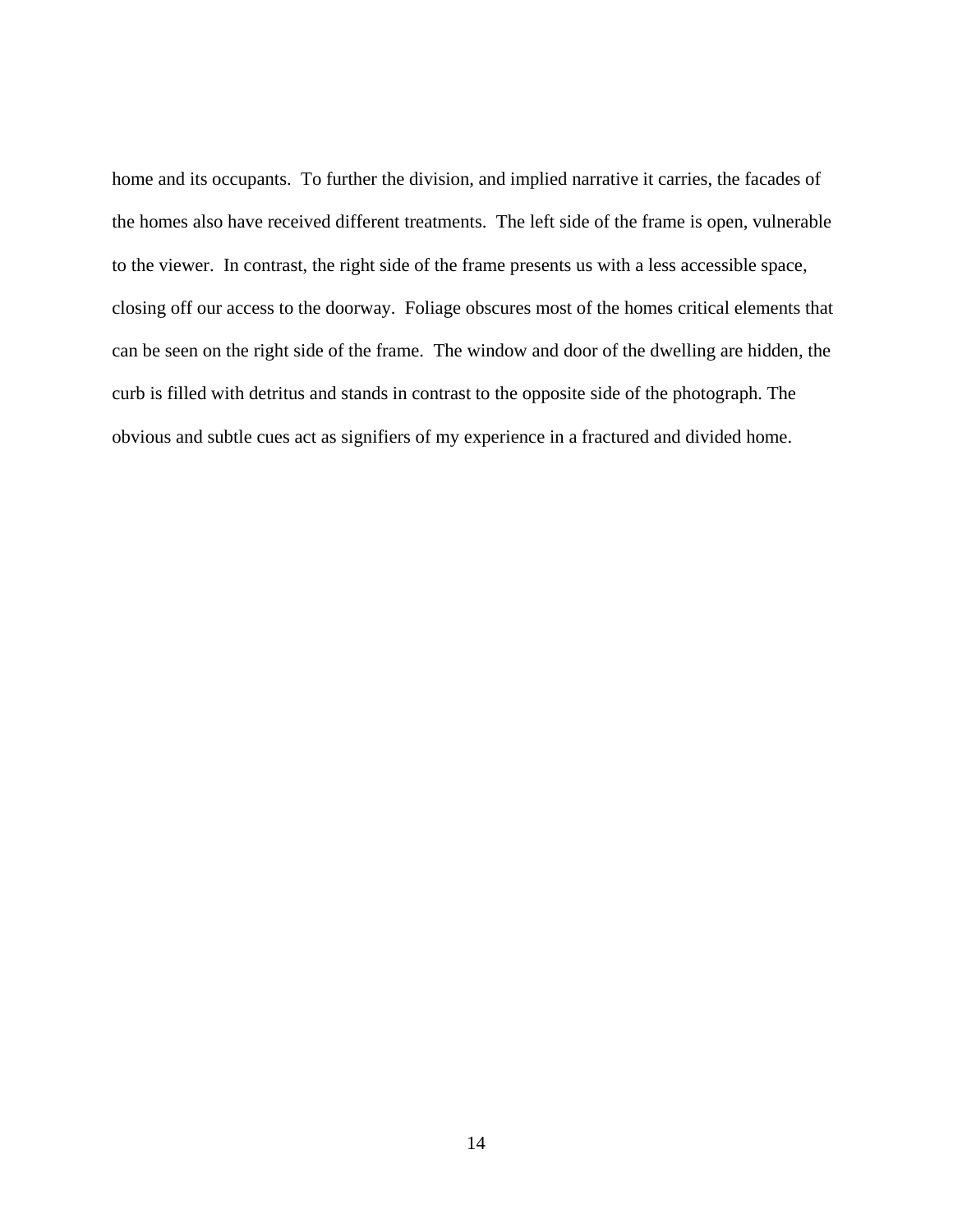#### **CHEZ MOI**

<span id="page-22-0"></span>

**Figure 8:** *Chez Moi***, Photo by Author, 2012.**

In this early investigation I was focused on what lay behind the windows it was the physiological terrain that existed there. It was not my intention to photograph through the blinds or in open windows to capture the actual occupants, but to isolate a shadow blocking the light, an artifact of what lay behind. Regardless if that silhouette is an actual person or a piece of furniture, it was a signifier to give some visual prompt to push an emotion behind the imagined happenings within the dwelling. The implications here were leading the work more into a less open ended, voyeuristic scope and one that I didn't think carried completely the feeling of longing and a narrative imagined by the viewer. I feel that the ambiguity of the interior was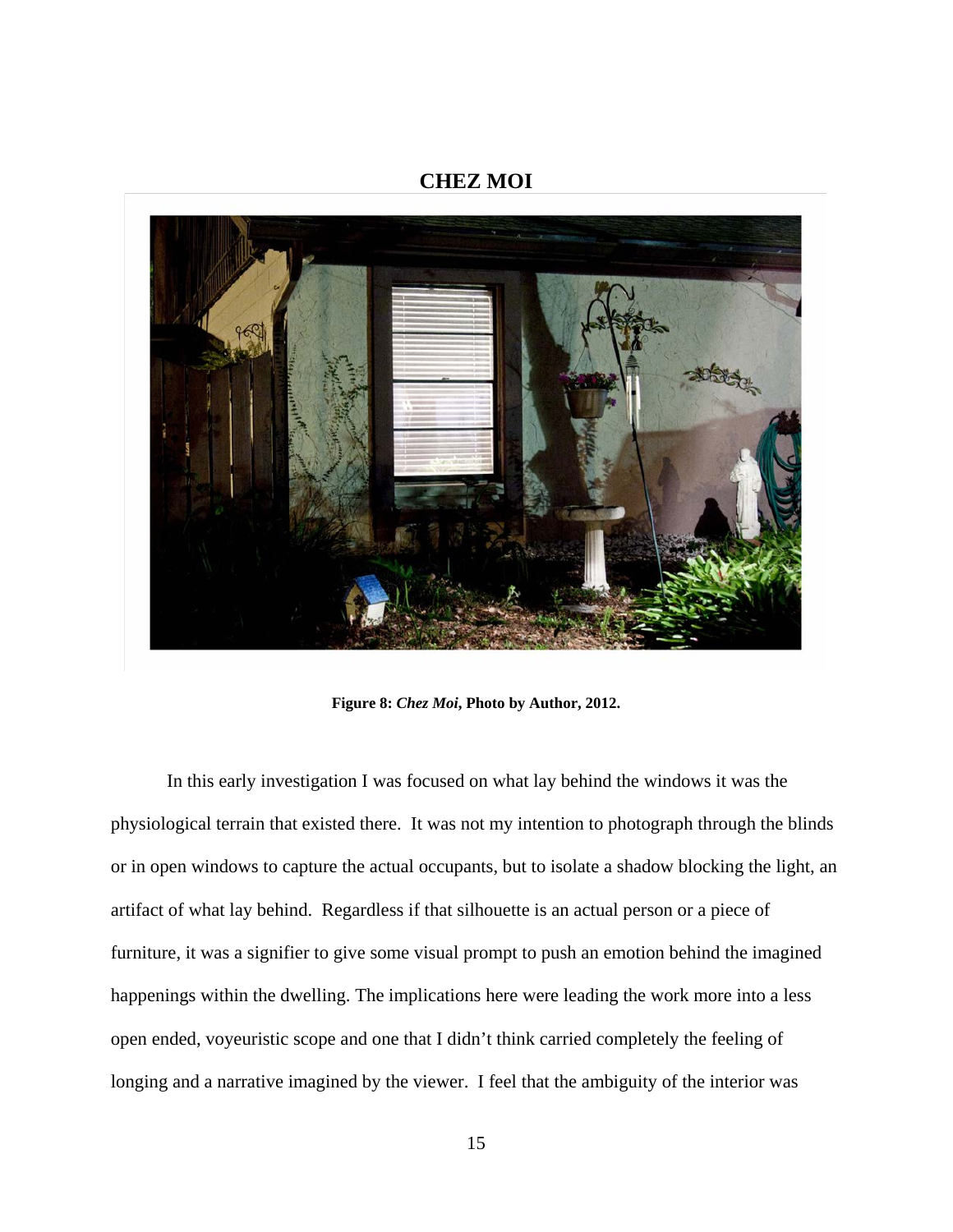more important than a single visually discernible silhouette being utilized in order to prompt a less directed reaction. The unknown landscape of the interior emphasized my attraction to the source of the light, not what obscured it. There is an old add campaign used by Motel 6, started in 1986, that says "We'll leave the light on for you." (Paulin, 12) This tag-line resonated with me as one of the anticipated return and a welcoming light guiding you home. The light source seen in the homes photographed speaks to me on a similar level in my practice, thus giving me a sense of place in the community. There was a familiarity to these houses, places that I did not recognize as my own home but one that represented that idea of home to me.

"The derive entails playful-constructive behavior and awareness of psyco-geographical effects; which completely distinguish it from the classical notions of the journey and the stroll. In the derive one or more persons during a certain period drop their usual motives for movement and action and let themselves be drawn by the attractions of the terrain and the attractions they find there." (Debord, 112)

Once again I found the act of flanerie, introduced to me by the writings of Charles Baudelaire, was the starting point in my artistic process. The act of walking the streets and experiencing the community in that way is a common thread that links several bodies of work aforementioned in this thesis. The *Chez Moi* series is an evolution of me taking on the role of the flanuer to facilitate the creation of my photographs and the conceptual inspiration for my subject matter. There is a pace that is inherent to the act of walking the streets of the communities. The experience of walking as, opposed to driving past these homes is a different experience. Everything that surrounds me slows down and the subtle nuances that once went unobserved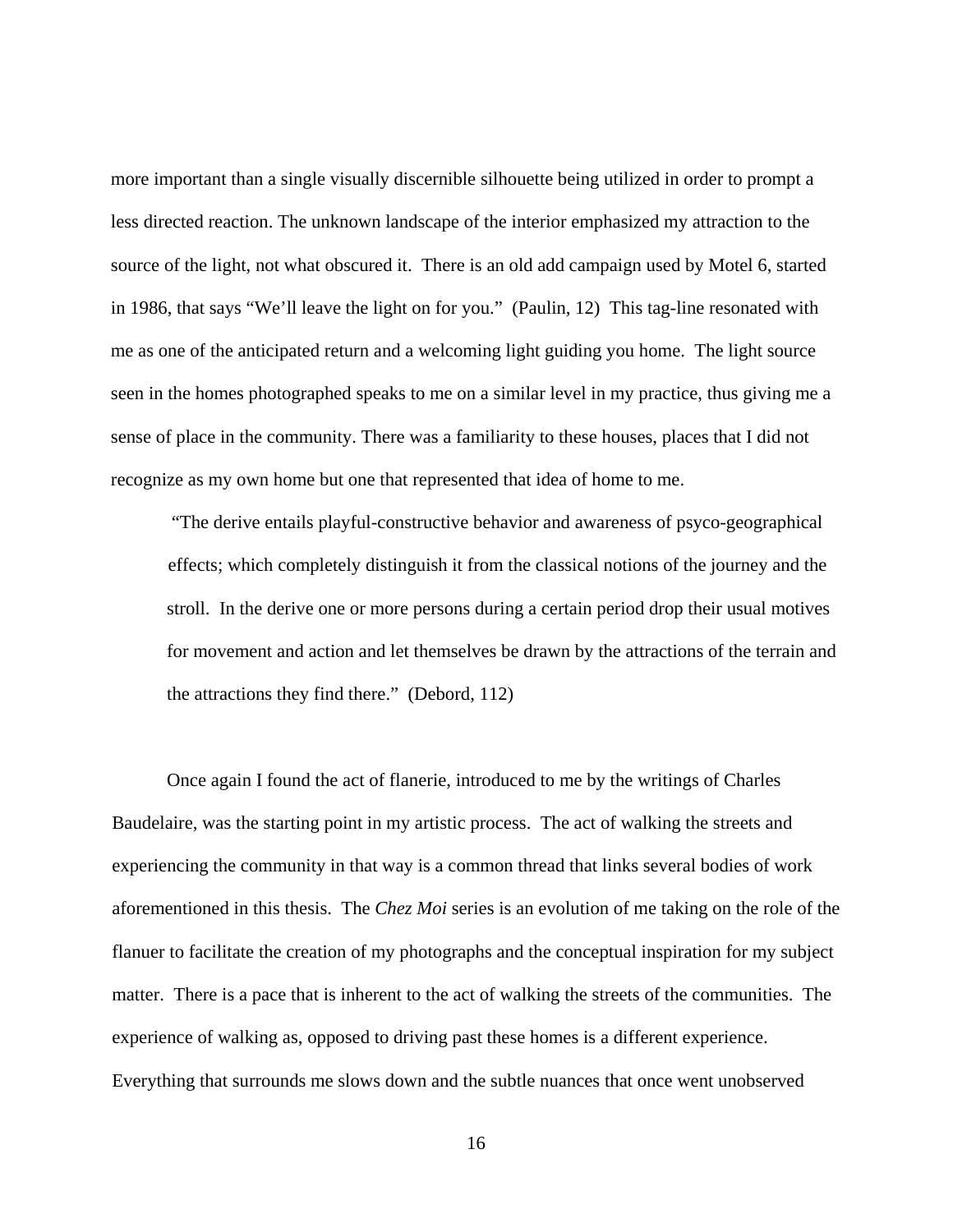were now the symbols that served as indicators in my investigation of home and belonging. In Society of the Spectacle by Guy Debord the author refers to a phosphorescent glow illuminating the windows of his neighbors, "There was what seemed as an imbalance of time, variable intensity of light an implied movement of the occupants within, with no resolution of their story." (Debord, 112) It is this implied narrative that compels me to capture homes and a light source suitable to give enough indicators of the occupants, to personify its occupants.

Technically speaking, it was vital for me to reproduce the source of the light that drew me to the home in the first place. This light source is a vital element in conveying my concept to the viewer. Traditional printing methods seemed inadequate to have the same luminosity as the subject matter. I experimented with different types of printing media and traditional techniques, such as metallic paper and specialty printing papers, none of these options were effective in reproducing the intensity of the light source. I turned to a different type presentation utilizing the same principle element, light. My focus on the light source in my photographs was then reinforced by the LED lights that I chose to illuminate the reverse of the prints. I chose a material used in commercial light box advertising, Duratrans. Duratrans is an opaque printing medium that allows for light to be shown through it without the actual light being revealed. By selectively lighting the photographs I then could convey my experience with the homes to those viewing them. I had the ability to produce a similar involvement visually with the elements that attracted me to the home during my exploration of space.

The characteristic of light and the supporting visual information surrounding the homes I photograph helps to convey the visual space that attracted me to the structure originality. As seen in figure 8, small objects such as the statue of Saint Micheal and the ceramic bird bath help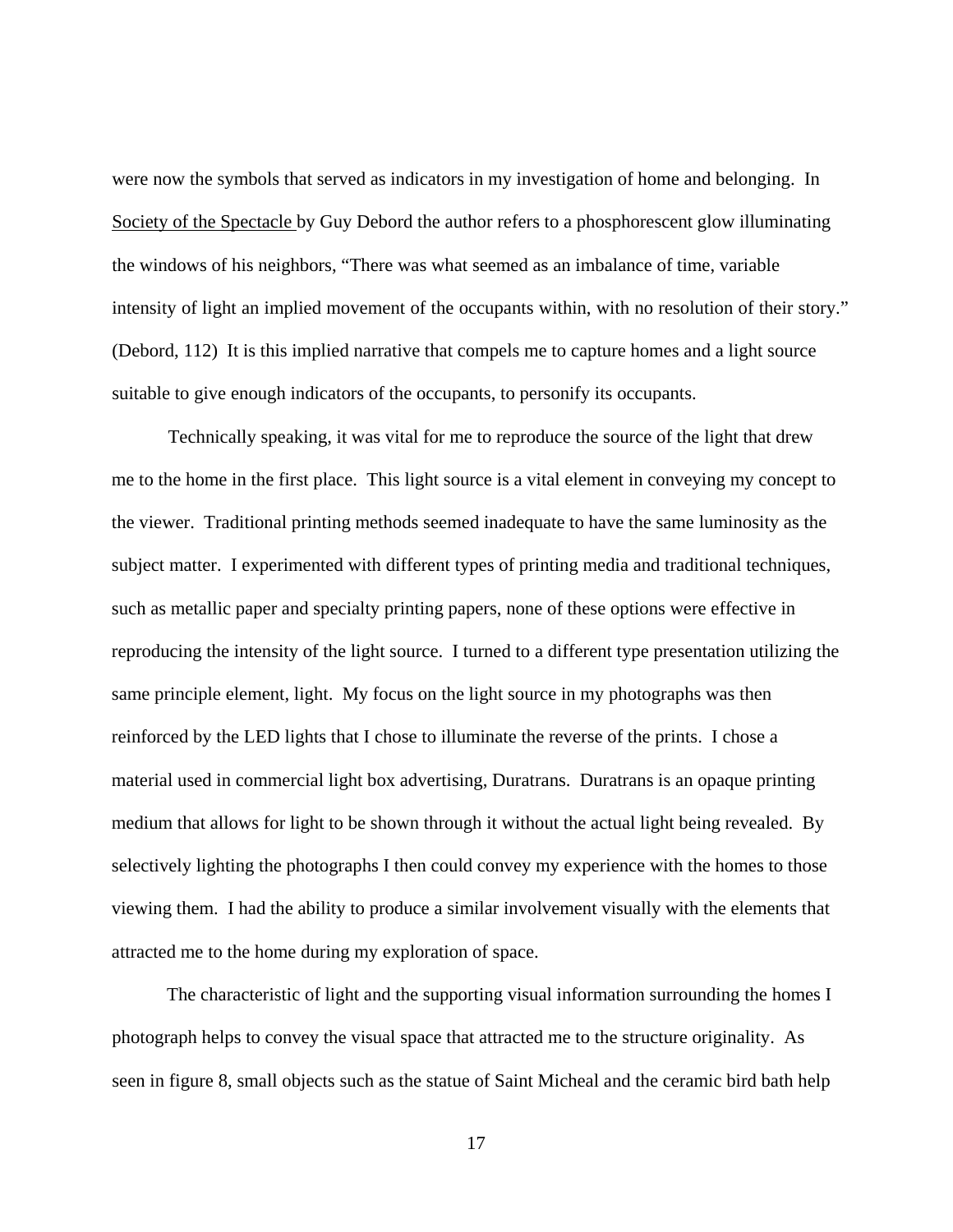to give the viewer a sense of the personality of the home owners. The treatment of the home itself is one that is feminine and somewhat delicate in its decoration. This creates a platform to identify with the structure as an extension of the occupants. Compositionally, the light source on the right of the frame is a visual starting point when navigating the photograph. This light source leads first to the statue and dominate wall of the structure. My motivation in selecting the homes for the series is primarily the light source and the characteristic of the light within. In this example the light source emanating from the window causes reflections in the glass and a scattering of light as it hits the walls of the structure. The light has a character of its own that is further complimented by the actual light source that I have utilized in presentation to further strengthen the importance of the light in the images.

The home serves as a metaphor for something much larger than the place that we store our belongings and sleep in. It is a metaphor for security, stability and safety, something that I searched for conceptually in my entire body of work. In this case the home serves as a framework for me to hang my ideas of belonging and longing, identity both as a member of a community and a member of my own family.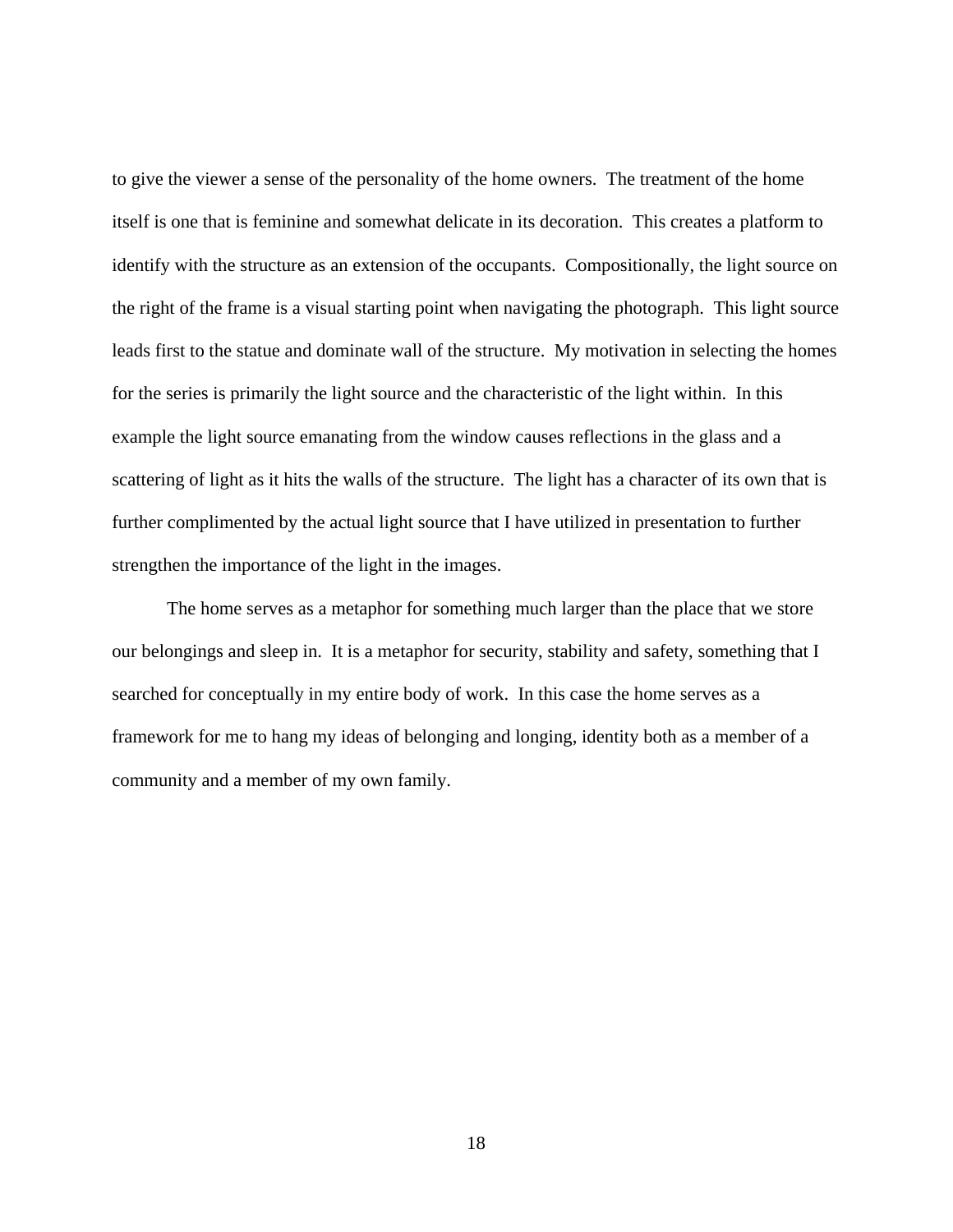#### **CONCLUSION**

<span id="page-26-0"></span>Though my investigation in to the home as a metaphor for belonging, I found that it has strengthen my conceptual motivation of using personal experience as the basis for my practice. The absence of my father at an early age and the circumstances that surrounded being a product of a single parent home gave me a fractured concept of home and belonging. This need for belonging and to feel rooted with in my community and home manifests itself in many ways though out my body of work both now and in my earlier work in undergraduate study.

In the *Home Divided* series I was motivated by the visual cues contained in the sculptural work of Gordon Matt-Clark. Although our motivations and treatment of the homes was quite different, the metaphor contained in the division of the structures spoke to me in the same way. The physical division of the home echoed my experience with a fractured sense of belonging and an absence with in household. The act of experiencing communities that surround me, ones that I feel no connection with has been an integral part of my practice. This act of strolling the streets to experience and be a part of the communities I live in was introduced to me by the writings of Charles Baudelaire.

Again I found that the act of flaneire again was the starting point for my series *Chez Moi*. In this series I found my self compelled and inspired by the light sources I found emanating from the windows of homes at night. The artist Todd Hido in his series *Fractured Narratives*, I found a contemporary artist utilizing lights in homes at night as subject matter to compliment a different conversation about community. I found that his images were compelling but did not truly translate the luminosity of the light source within the structure. The experience of the light in the homes I photographed was vital to convey my experience to the viewer in the *Chez Moi*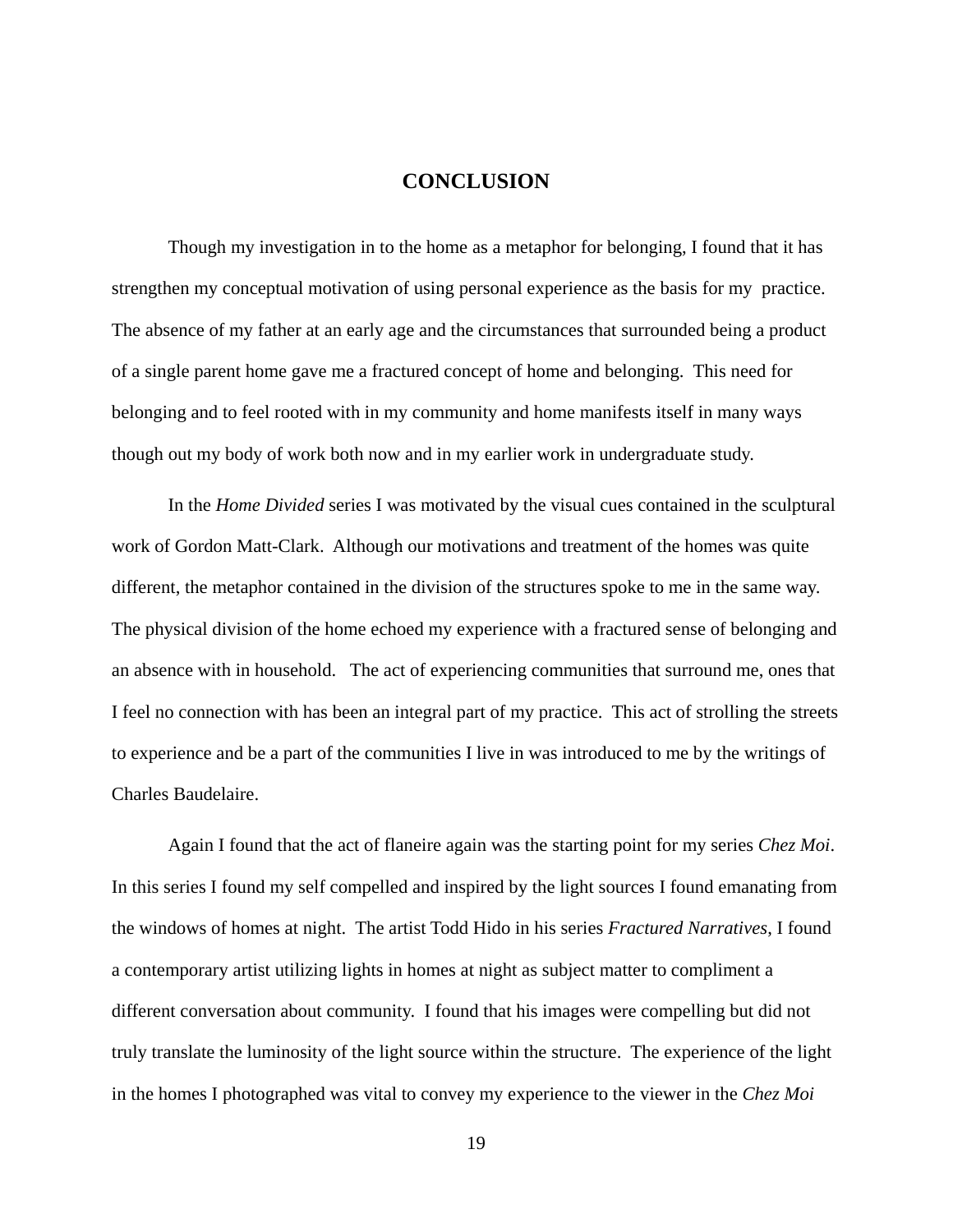series. The psychological terrain held with in these structures was personified by my use of the light source as a surrogate for what lay behind the window. The narrative held within the interior of the home was further made a focal point in my images by the use of a real light source. The back lighting of my work allowed for my experience to be related to the viewer in an effective and inviting manner. The images invited a closer examination if the piece by its audience. This engagement with my work and subject matter I hope conveys my inspiration for the viewer and my desire to have them a part of that experience.